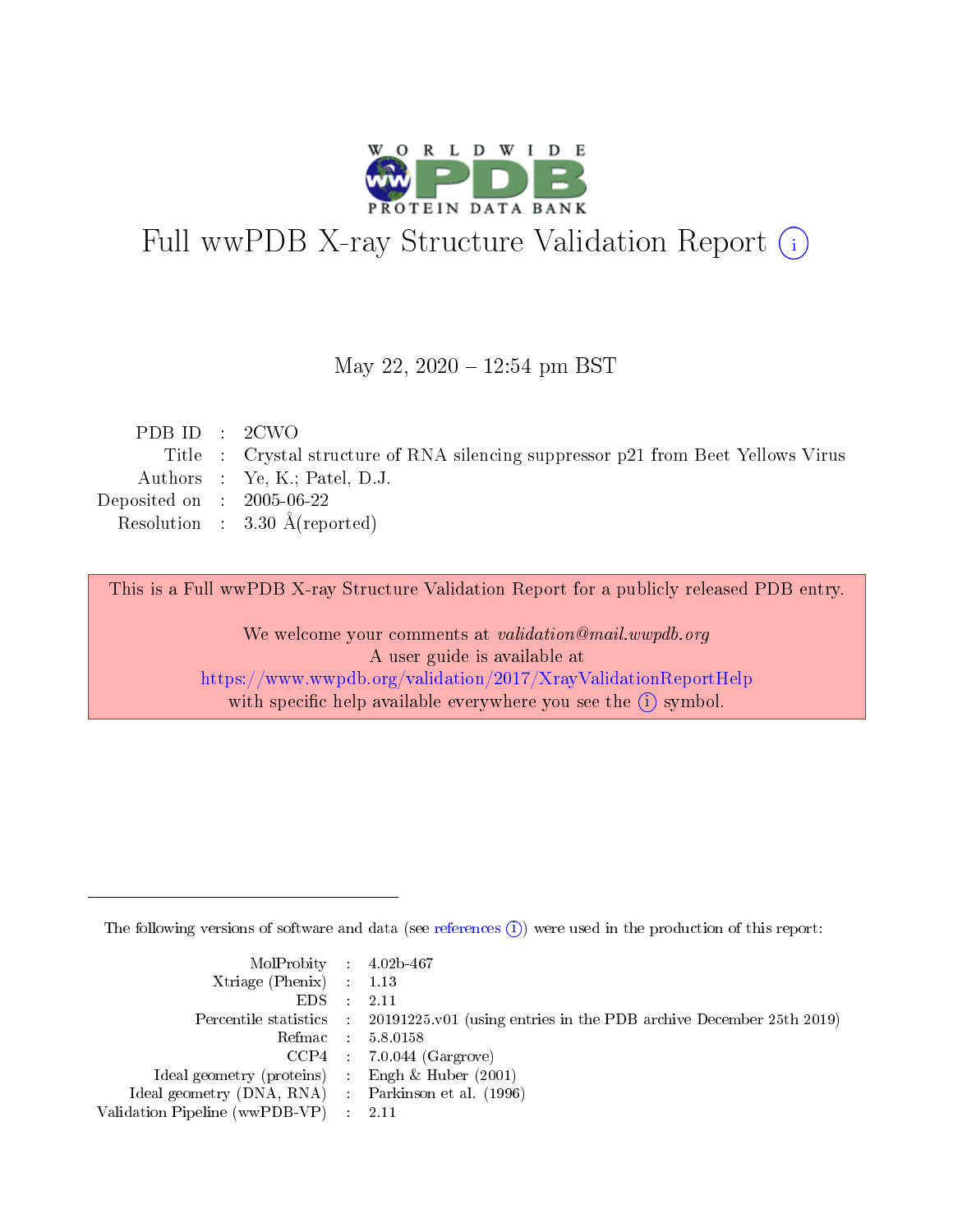# 1 [O](https://www.wwpdb.org/validation/2017/XrayValidationReportHelp#overall_quality)verall quality at a glance  $(i)$

The following experimental techniques were used to determine the structure: X-RAY DIFFRACTION

The reported resolution of this entry is 3.30 Å.

Percentile scores (ranging between 0-100) for global validation metrics of the entry are shown in the following graphic. The table shows the number of entries on which the scores are based.



| Metric                | Whole archive<br>$(\#\mathrm{Entries})$ | Similar resolution<br>$(\#\text{Entries},\, \text{resolution}\; \text{range}(\textup{\AA}))$ |
|-----------------------|-----------------------------------------|----------------------------------------------------------------------------------------------|
| $R_{free}$            | 130704                                  | $1149(3.34-3.26)$                                                                            |
| Clashscore            | 141614                                  | $1205(3.34-3.26)$                                                                            |
| Ramachandran outliers | 138981                                  | $1183(3.34-3.26)$                                                                            |
| Sidechain outliers    | 138945                                  | $1182(3.34-3.26)$                                                                            |
| RSRZ outliers         | 127900                                  | $1115(3.34-3.26)$                                                                            |

The table below summarises the geometric issues observed across the polymeric chains and their fit to the electron density. The red, orange, yellow and green segments on the lower bar indicate the fraction of residues that contain outliers for  $>=3, 2, 1$  and 0 types of geometric quality criteria respectively. A grey segment represents the fraction of residues that are not modelled. The numeric value for each fraction is indicated below the corresponding segment, with a dot representing fractions  $\epsilon=5\%$  The upper red bar (where present) indicates the fraction of residues that have poor fit to the electron density. The numeric value is given above the bar.

| Mol | Chain  | Length | Quality of chain |     |                  |     |  |
|-----|--------|--------|------------------|-----|------------------|-----|--|
|     | А      | 197    | 3%<br>42%        | 31% | 10%<br>$\bullet$ | 16% |  |
|     | Β      | 197    | 8%<br>46%        | 30% | 8%               | 16% |  |
|     | $\cap$ | 197    | 13%<br>46%       | 32% | 6%               | 16% |  |
|     |        | 197    | 12%<br>49%       | 27% | 7%<br>$\bullet$  | 16% |  |

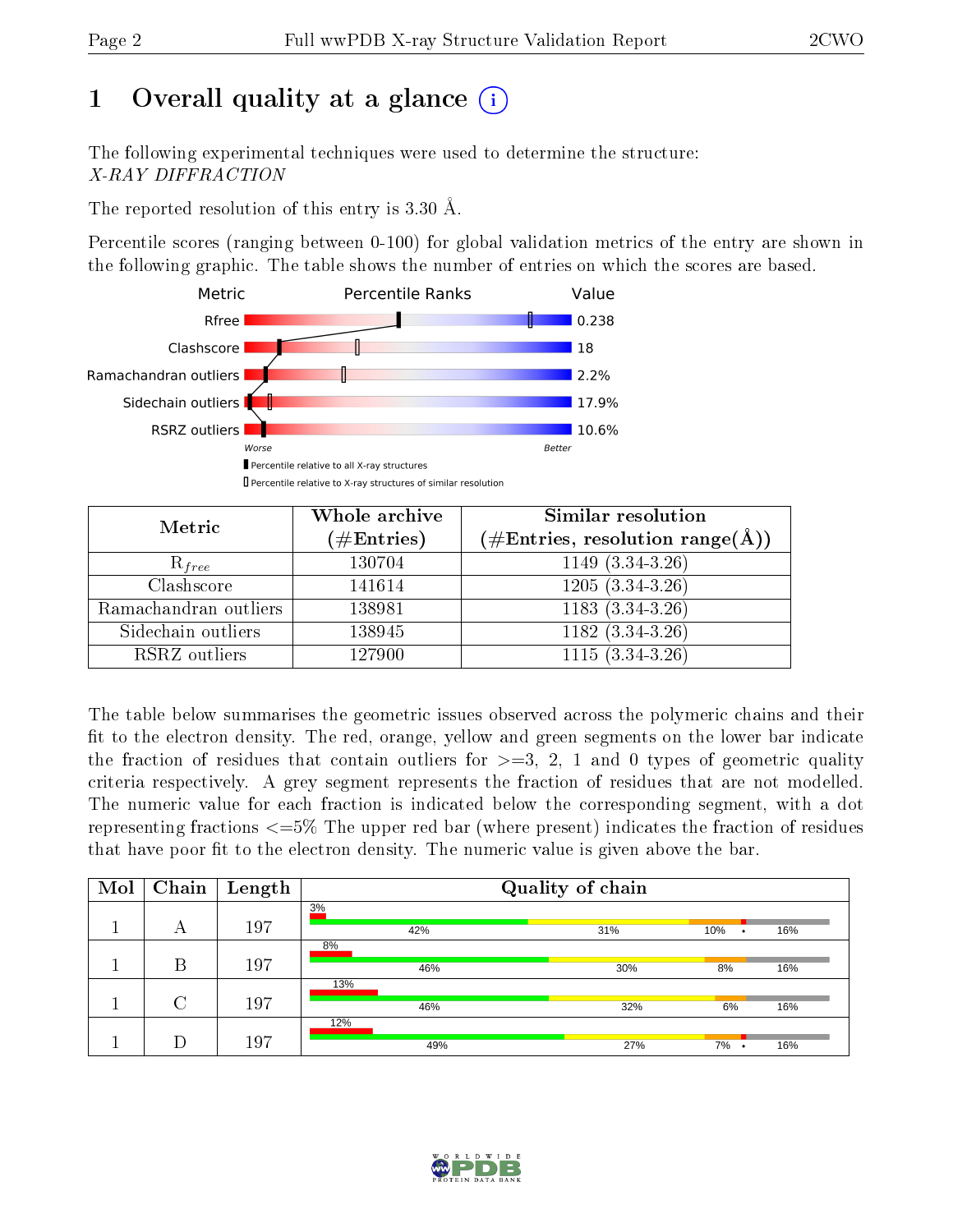# 2 Entry composition  $(i)$

There is only 1 type of molecule in this entry. The entry contains 5388 atoms, of which 0 are hydrogens and 0 are deuteriums.

In the tables below, the ZeroOcc column contains the number of atoms modelled with zero occupancy, the AltConf column contains the number of residues with at least one atom in alternate conformation and the Trace column contains the number of residues modelled with at most 2 atoms.

| Mol | Chain | Residues | Atoms |                        |     |     |                  | ZeroOcc | $\vert$ AltConf $\vert$ | $\operatorname{Trace}$ |
|-----|-------|----------|-------|------------------------|-----|-----|------------------|---------|-------------------------|------------------------|
|     |       | 165      | Total |                        |     |     | S                |         |                         |                        |
|     | А     |          | 1347  | 850                    | 236 | 252 | -9               |         |                         |                        |
|     | В     | 165      | Total | C                      | N   |     | S                | 0       |                         |                        |
|     |       |          | 1347  | 850                    | 236 | 252 | 9                |         |                         |                        |
|     | C     | 165      | Total | $\left( \cdot \right)$ | N   |     | S                |         |                         |                        |
|     |       | 1347     | 850   | 236                    | 252 | -9  | $\left( \right)$ |         |                         |                        |
|     |       |          | Total |                        | N   |     | S                |         |                         |                        |
|     | 165   | 1347     | 850   | 236                    | 252 | 9   |                  |         |                         |                        |

Molecule 1 is a protein called RNA silencing suppressor.

There are 80 discrepancies between the modelled and reference sequences:

| Chain          | Residue  | Modelled   | Actual         | Comment                 | Reference            |
|----------------|----------|------------|----------------|-------------------------|----------------------|
| $\bf{A}$       | $-19$    | <b>MET</b> |                | CLONING ARTIFACT        | <b>UNP Q08545</b>    |
| $\bf{A}$       | $-18$    | <b>GLY</b> |                | <b>CLONING ARTIFACT</b> | UNP<br>Q08545        |
| $\bf{A}$       | $-17$    | <b>SER</b> |                | CLONING ARTIFACT        | <b>UNP Q08545</b>    |
| $\bf{A}$       | $-16$    | <b>SER</b> |                | CLONING ARTIFACT        | <b>UNP Q08545</b>    |
| $\bf{A}$       | $-15$    | <b>HIS</b> |                | CLONING ARTIFACT        | <b>UNP</b><br>Q08545 |
| $\bf{A}$       | $-14$    | <b>HIS</b> |                | <b>CLONING ARTIFACT</b> | UNP<br>Q08545        |
| $\bf{A}$       | $-13$    | HIS        |                | CLONING ARTIFACT        | <b>UNP Q08545</b>    |
| $\bf{A}$       | $-12$    | HIS        |                | CLONING ARTIFACT        | <b>UNP</b><br>Q08545 |
| $\bf{A}$       | $-11$    | <b>HIS</b> |                | <b>CLONING ARTIFACT</b> | Q08545<br>UNP        |
| $\bf{A}$       | $-10$    | HIS        |                | CLONING ARTIFACT        | <b>UNP Q08545</b>    |
| $\bf{A}$       | $-9$     | <b>SER</b> |                | CLONING ARTIFACT        | <b>UNP</b><br>Q08545 |
| $\bf{A}$       | $-8$     | <b>SER</b> |                | <b>CLONING ARTIFACT</b> | UNP<br>Q08545        |
| $\overline{A}$ | $-7$     | <b>GLY</b> |                | CLONING ARTIFACT        | <b>UNP Q08545</b>    |
| $\bf{A}$       | $-6$     | <b>LEU</b> |                | <b>CLONING ARTIFACT</b> | <b>UNP</b><br>Q08545 |
| $\bf{A}$       | $-5$     | <b>VAL</b> |                | CLONING ARTIFACT        | <b>UNP</b><br>Q08545 |
| $\bf{A}$       | $-4$     | <b>PRO</b> |                | CLONING ARTIFACT        | <b>UNP Q08545</b>    |
| $\bf{A}$       | $-3$     | $\rm{ARG}$ |                | CLONING ARTIFACT        | Q08545<br>UNP        |
| $\bf{A}$       | $-2$     | <b>GLY</b> |                | CLONING ARTIFACT        | <b>UNP</b><br>Q08545 |
| $\bf{A}$       | $-1$     | <b>SER</b> |                | CLONING ARTIFACT        | <b>UNP Q08545</b>    |
| $\bf{A}$       | $\theta$ | <b>HIS</b> | $\blacksquare$ | CLONING ARTIFACT        | <b>UNP Q08545</b>    |
| $\mathbf{B}$   | $-19$    | <b>MET</b> |                | <b>CLONING ARTIFACT</b> | <b>UNP Q08545</b>    |

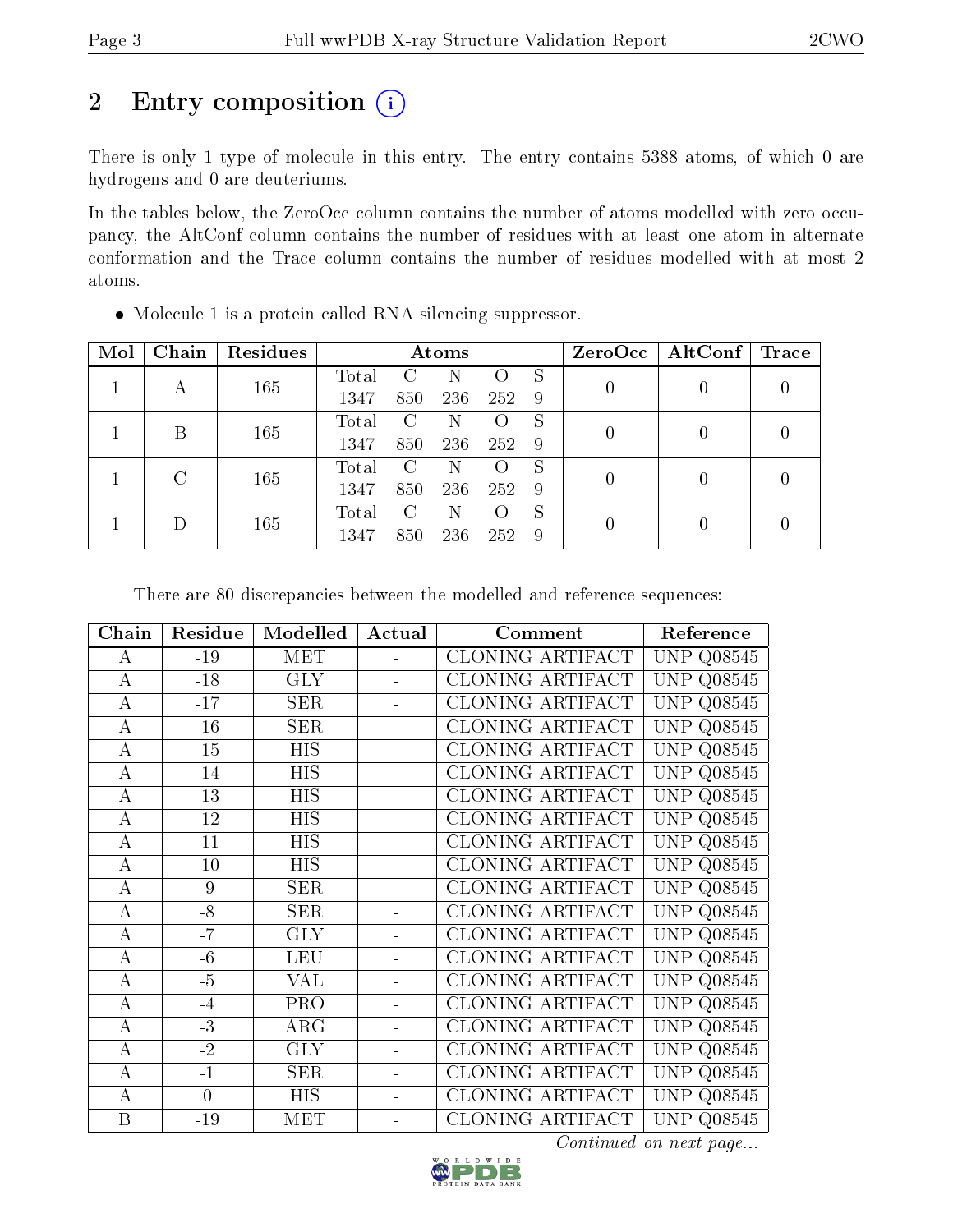| в |  |  |
|---|--|--|
|   |  |  |

| Chain                   | Residue        | Continuation providue puga<br>Modelled | Actual        | Comment                 | Reference                       |
|-------------------------|----------------|----------------------------------------|---------------|-------------------------|---------------------------------|
| B                       | $-18$          | <b>GLY</b>                             |               | <b>CLONING ARTIFACT</b> | $\overline{\text{UNP}}$ Q08545  |
| $\, {\bf B}$            | $-17$          | <b>SER</b>                             |               | CLONING ARTIFACT        | <b>UNP Q08545</b>               |
| $\boldsymbol{B}$        | $-16$          | <b>SER</b>                             |               | <b>CLONING ARTIFACT</b> | $\overline{\text{UNP}}$ Q08545  |
| $\, {\bf B}$            | $-15$          | <b>HIS</b>                             |               | CLONING ARTIFACT        | <b>UNP Q08545</b>               |
| $\overline{\mathrm{B}}$ | $-14$          | $\overline{HIS}$                       | ÷,            | CLONING ARTIFACT        | $\overline{\text{UNP}}$ Q08545  |
| $\, {\bf B}$            | $-13$          | <b>HIS</b>                             |               | <b>CLONING ARTIFACT</b> | <b>UNP Q08545</b>               |
| B                       | $-12$          | HIS                                    |               | <b>CLONING ARTIFACT</b> | <b>UNP Q08545</b>               |
| $\overline{\mathbf{B}}$ | $-11$          | <b>HIS</b>                             |               | CLONING ARTIFACT        | <b>UNP Q08545</b>               |
| $\boldsymbol{B}$        | $-10$          | HIS                                    | ÷,            | CLONING ARTIFACT        | <b>UNP Q08545</b>               |
| $\overline{\mathrm{B}}$ | $-9$           | SER                                    |               | CLONING ARTIFACT        | $\overline{\text{UNP Q08545}}$  |
| B                       | $-8$           | <b>SER</b>                             | ÷             | CLONING ARTIFACT        | UNP<br>Q08545                   |
| $\overline{\mathrm{B}}$ | $-7$           | <b>GLY</b>                             |               | CLONING ARTIFACT        | $\overline{\text{UNP Q08545}}$  |
| B                       | $-6$           | <b>LEU</b>                             | $\frac{1}{2}$ | <b>CLONING ARTIFACT</b> | UNP<br>Q08545                   |
| $\boldsymbol{B}$        | $-5$           | VAL                                    |               | <b>CLONING ARTIFACT</b> | $\overline{\text{UNP}}$ Q08545  |
| $\, {\bf B}$            | $-4$           | <b>PRO</b>                             | $\equiv$      | CLONING ARTIFACT        | $\overline{\text{UNP}}$ Q08545  |
| $\, {\bf B}$            | $-3$           | $\rm{ARG}$                             | ÷,            | <b>CLONING ARTIFACT</b> | <b>UNP Q08545</b>               |
| $\, {\bf B}$            | $-2$           | <b>GLY</b>                             |               | <b>CLONING ARTIFACT</b> | UNP<br>Q08545                   |
| $\, {\bf B}$            | $-1$           | <b>SER</b>                             | ÷.            | CLONING ARTIFACT        | <b>UNP Q08545</b>               |
| $\, {\bf B}$            | $\overline{0}$ | HIS                                    |               | <b>CLONING ARTIFACT</b> | <b>UNP Q08545</b>               |
| $\overline{C}$          | $-19$          | <b>MET</b>                             | ÷             | CLONING ARTIFACT        | $\overline{\text{UNP}}$ Q08545  |
| $\mathcal{C}$           | $-18$          | <b>GLY</b>                             | ÷             | CLONING ARTIFACT        | <b>UNP Q08545</b>               |
| $\overline{C}$          | $-17$          | <b>SER</b>                             |               | <b>CLONING ARTIFACT</b> | <b>UNP Q08545</b>               |
| $\overline{C}$          | $\mbox{-}16$   | <b>SER</b>                             |               | CLONING ARTIFACT        | <b>UNP Q08545</b>               |
| $\overline{C}$          | $-15$          | HIS                                    | ÷,            | CLONING ARTIFACT        | $\overline{\text{UNP}}$ Q08545  |
| $\overline{C}$          | $-14$          | <b>HIS</b>                             |               | CLONING ARTIFACT        | $\overline{\text{UNP Q08545}}$  |
| $\mathcal{C}$           | $\mbox{-}13$   | HIS                                    |               | <b>CLONING ARTIFACT</b> | UNP<br>Q08545                   |
| $\overline{C}$          | $-12$          | <b>HIS</b>                             |               | <b>CLONING ARTIFACT</b> | $\overline{\text{UNP Q}}$ 08545 |
| $\mathcal{C}$           | $-11$          | HIS                                    |               | <b>CLONING ARTIFACT</b> | UNP Q08545                      |
| $\overline{\rm C}$      | $-10$          | $\overline{HIS}$                       |               | <b>CLONING ARTIFACT</b> | <b>UNP Q08545</b>               |
| $\mathcal{C}$           | -9             | <b>SER</b>                             |               | CLONING ARTIFACT        | <b>UNP Q08545</b>               |
| $\mathcal{C}$           | $-8$           | <b>SER</b>                             |               | <b>CLONING ARTIFACT</b> | $\overline{\text{UNP Q}}$ 08545 |
| $\mathcal{C}$           | $-7$           | <b>GLY</b>                             |               | CLONING ARTIFACT        | <b>UNP Q08545</b>               |
| $\mathcal{C}$           | $-6$           | <b>LEU</b>                             |               | CLONING ARTIFACT        | $\overline{\text{UNP}}$ Q08545  |
| $\overline{C}$          | $-5$           | VAL                                    |               | CLONING ARTIFACT        | $\overline{\text{UNP}}$ Q08545  |
| $\mathcal{C}$           | $-4$           | PRO                                    |               | <b>CLONING ARTIFACT</b> | <b>UNP Q08545</b>               |
| $\overline{C}$          | $-3$           | ARG                                    |               | <b>CLONING ARTIFACT</b> | <b>UNP Q08545</b>               |
| $\overline{C}$          | $-2$           | <b>GLY</b>                             |               | <b>CLONING ARTIFACT</b> | <b>UNP Q08545</b>               |
| $\overline{C}$          | $-1$           | <b>SER</b>                             |               | CLONING ARTIFACT        | <b>UNP Q08545</b>               |
| $\overline{C}$          | $\overline{0}$ | <b>HIS</b>                             |               | CLONING ARTIFACT        | $\overline{\text{UNP}}$ Q08545  |
| D                       | $\mbox{-} 19$  | MET                                    |               | <b>CLONING ARTIFACT</b> | <b>UNP Q08545</b>               |
| D                       | $-18$          | <b>GLY</b>                             |               | CLONING ARTIFACT        | $\overline{\text{UNP}}$ Q08545  |
| $\mathbf D$             | $-17$          | <b>SER</b>                             |               | CLONING ARTIFACT        | <b>UNP Q08545</b>               |

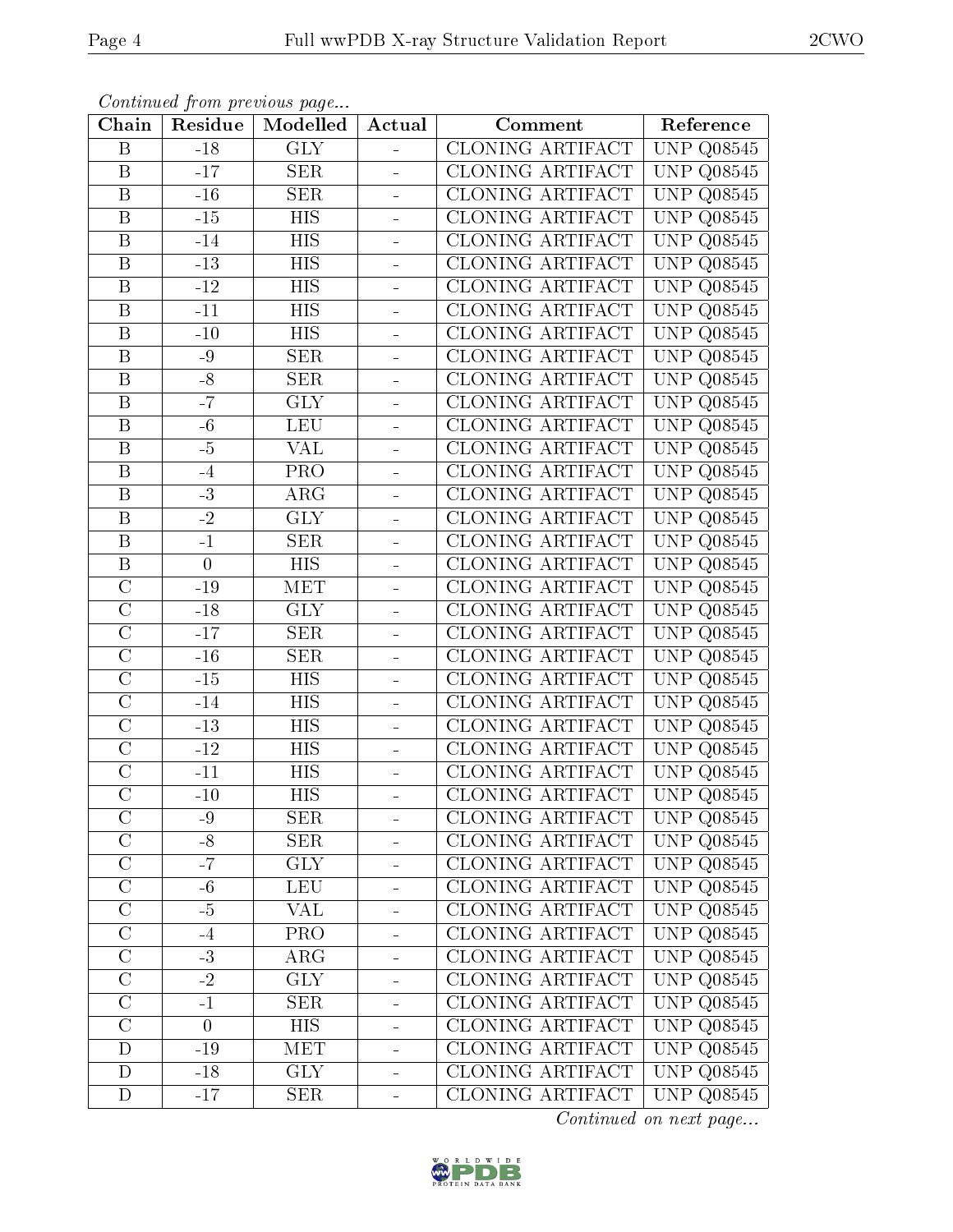| Chain       | Residue        | Modelled    | Actual | Comment                 | Reference         |
|-------------|----------------|-------------|--------|-------------------------|-------------------|
| D           | $-16$          | $\rm{SER}$  |        | CLONING ARTIFACT        | UNP Q08545        |
| D           | $-15$          | <b>HIS</b>  |        | CLONING ARTIFACT        | <b>UNP Q08545</b> |
| D           | $-14$          | HIS         |        | CLONING ARTIFACT        | <b>UNP Q08545</b> |
| D           | $-13$          | <b>HIS</b>  |        | CLONING ARTIFACT        | <b>UNP Q08545</b> |
| D           | $-12$          | <b>HIS</b>  |        | <b>CLONING ARTIFACT</b> | <b>UNP Q08545</b> |
| D           | $-11$          | <b>HIS</b>  |        | CLONING ARTIFACT        | <b>UNP Q08545</b> |
| D           | $-10$          | <b>HIS</b>  |        | CLONING ARTIFACT        | <b>UNP Q08545</b> |
| D           | $-9$           | ${\rm SER}$ |        | <b>CLONING ARTIFACT</b> | <b>UNP Q08545</b> |
| D           | $-8$           | ${\rm SER}$ |        | <b>CLONING ARTIFACT</b> | <b>UNP Q08545</b> |
| D           | $-7$           | GLY         |        | CLONING ARTIFACT        | <b>UNP Q08545</b> |
| $\mathbf D$ | $-6$           | <b>LEU</b>  |        | CLONING ARTIFACT        | <b>UNP Q08545</b> |
| D           | $-5$           | VAL         |        | <b>CLONING ARTIFACT</b> | <b>UNP Q08545</b> |
| D           | $-4$           | <b>PRO</b>  |        | CLONING ARTIFACT        | <b>UNP Q08545</b> |
| D           | $-3$           | $\rm{ARG}$  |        | CLONING ARTIFACT        | <b>UNP Q08545</b> |
| D           | $-2$           | <b>GLY</b>  |        | CLONING ARTIFACT        | <b>UNP Q08545</b> |
| D           | $-1$           | ${\rm SER}$ |        | CLONING ARTIFACT        | <b>UNP Q08545</b> |
| D           | $\overline{0}$ | HIS         |        | CLONING ARTIFACT        | UNP Q08545        |

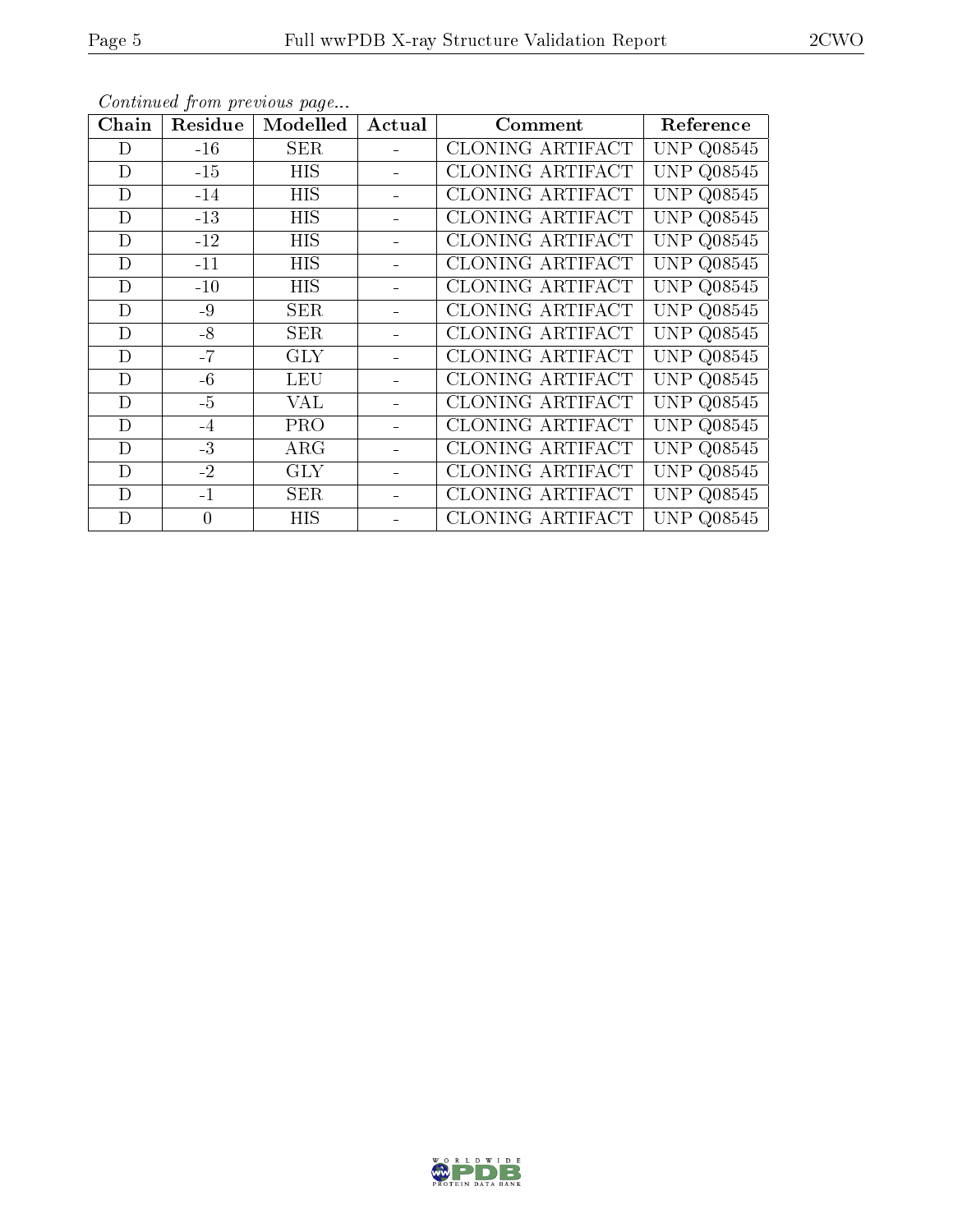# 3 Residue-property plots  $(i)$

These plots are drawn for all protein, RNA and DNA chains in the entry. The first graphic for a chain summarises the proportions of the various outlier classes displayed in the second graphic. The second graphic shows the sequence view annotated by issues in geometry and electron density. Residues are color-coded according to the number of geometric quality criteria for which they contain at least one outlier: green  $= 0$ , yellow  $= 1$ , orange  $= 2$  and red  $= 3$  or more. A red dot above a residue indicates a poor fit to the electron density (RSRZ  $> 2$ ). Stretches of 2 or more consecutive residues without any outlier are shown as a green connector. Residues present in the sample, but not in the model, are shown in grey.



• Molecule 1: RNA silencing suppressor

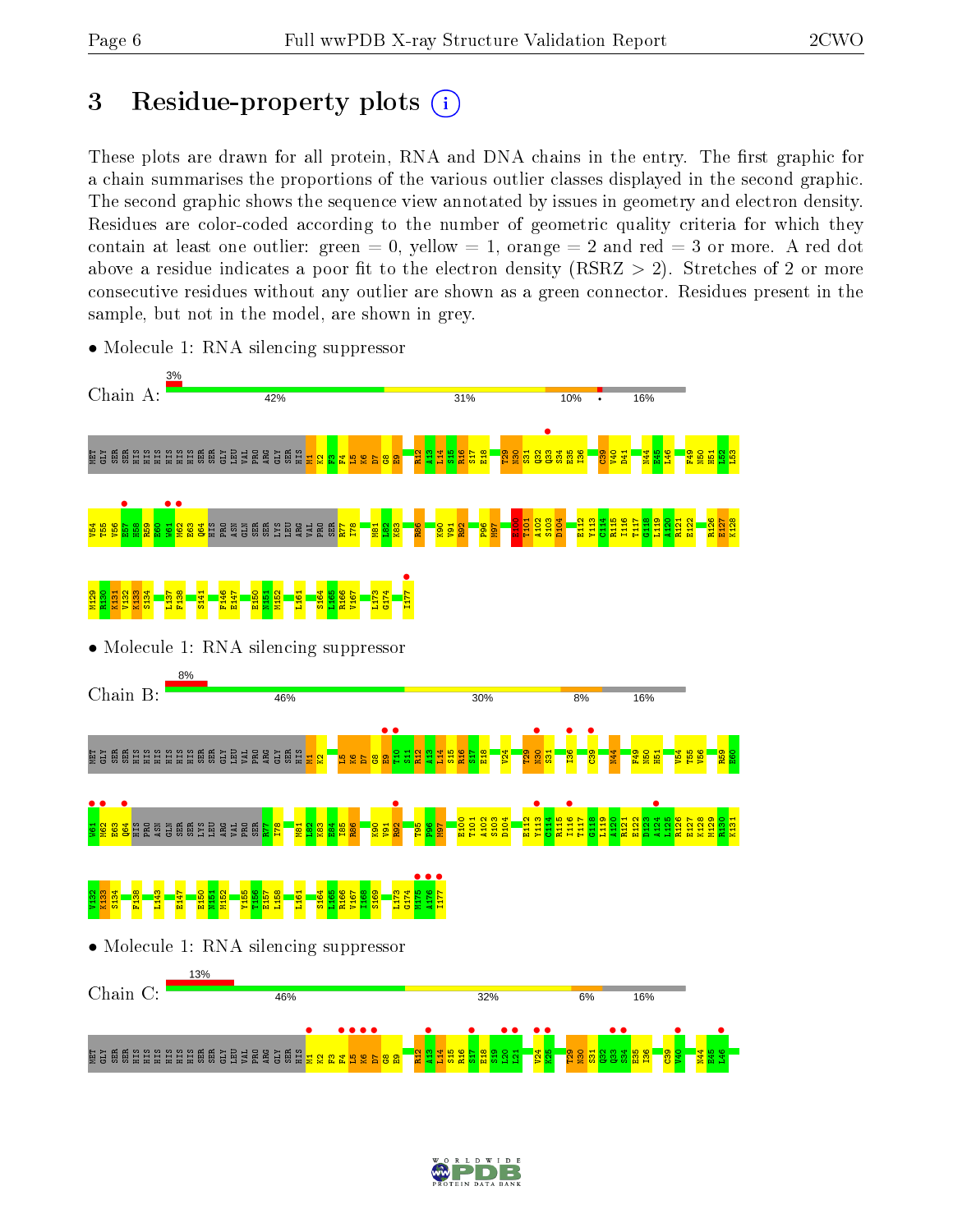# <mark>as de la conserva de la c</mark>onseguna de la conservación de la conservación de la conservación de la conservación d E122 E127 K128 M129 R130 K131 V132 K133 S134 L137 F138 F146 • E147 E150 Y155 L158 L159 K160 L161 S164 V167 I168 S169 I172 • L173 G174 M175 • A176 I177 •

• Molecule 1: RNA silencing suppressor



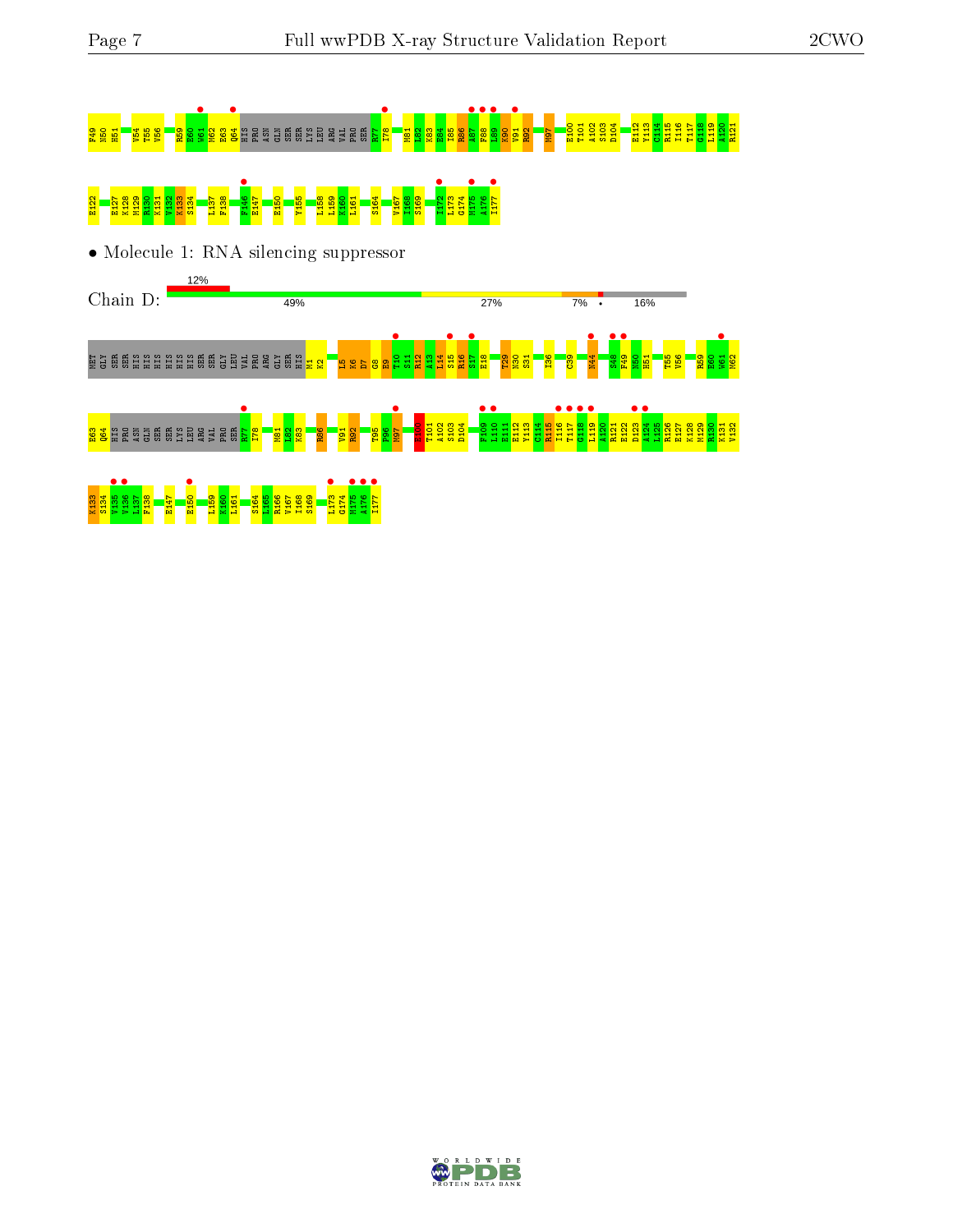# 4 Data and refinement statistics  $(i)$

| Property                                                   | <b>Value</b>                                                  | Source     |
|------------------------------------------------------------|---------------------------------------------------------------|------------|
| Space group                                                | P 32 2 1                                                      | Depositor  |
| Cell constants                                             | $199.63\text{\AA}$<br>$199.63\text{\AA}$<br>$56.12\text{\AA}$ |            |
| a, b, c, $\alpha$ , $\beta$ , $\gamma$                     | $90.00^\circ$<br>$120.00^{\circ}$<br>$90.00^\circ$            | Depositor  |
| Resolution $(A)$                                           | 20.00<br>$-3.30$                                              | Depositor  |
|                                                            | 34.58<br>$-3.19$                                              | <b>EDS</b> |
| % Data completeness                                        | $98.8(20.00-3.30)$                                            | Depositor  |
| (in resolution range)                                      | 97.9 (34.58-3.19)                                             | <b>EDS</b> |
| $R_{merge}$                                                | $0.11\,$                                                      | Depositor  |
| $\mathrm{R}_{sym}$                                         | (Not available)                                               | Depositor  |
| $\langle I/\sigma(I) \rangle^{-1}$                         | 1.81 (at $3.18\text{\AA}$ )                                   | Xtriage    |
| Refinement program                                         | REFMAC 5.2.0005                                               | Depositor  |
|                                                            | $\overline{0.210}$ ,<br>0.244                                 | Depositor  |
| $R, R_{free}$                                              | 0.212<br>0.238                                                | DCC        |
| $R_{free}$ test set                                        | 1041 reflections $(4.86\%)$                                   | wwPDB-VP   |
| Wilson B-factor $(A^2)$                                    | 94.7                                                          | Xtriage    |
| Anisotropy                                                 | 0.493                                                         | Xtriage    |
| Bulk solvent $k_{sol}$ (e/Å <sup>3</sup> ), $B_{sol}(A^2)$ | 0.30, 160.5                                                   | <b>EDS</b> |
| $\overline{L}$ -test for twinning <sup>2</sup>             | $< L >$ = 0.45, $< L2$ > = 0.27                               | Xtriage    |
| Estimated twinning fraction                                | $0.059$ for $-h,-k,l$                                         | Xtriage    |
| $F_o, F_c$ correlation                                     | 0.93                                                          | <b>EDS</b> |
| Total number of atoms                                      | 5388                                                          | wwPDB-VP   |
| Average B, all atoms $(A^2)$                               | 132.0                                                         | wwPDB-VP   |

Xtriage's analysis on translational NCS is as follows: The largest off-origin peak in the Patterson function is  $4.02\%$  of the height of the origin peak. No significant pseudotranslation is detected.

<sup>&</sup>lt;sup>2</sup>Theoretical values of  $\langle |L| \rangle$ ,  $\langle L^2 \rangle$  for acentric reflections are 0.5, 0.333 respectively for untwinned datasets, and 0.375, 0.2 for perfectly twinned datasets.



<span id="page-7-1"></span><span id="page-7-0"></span><sup>1</sup> Intensities estimated from amplitudes.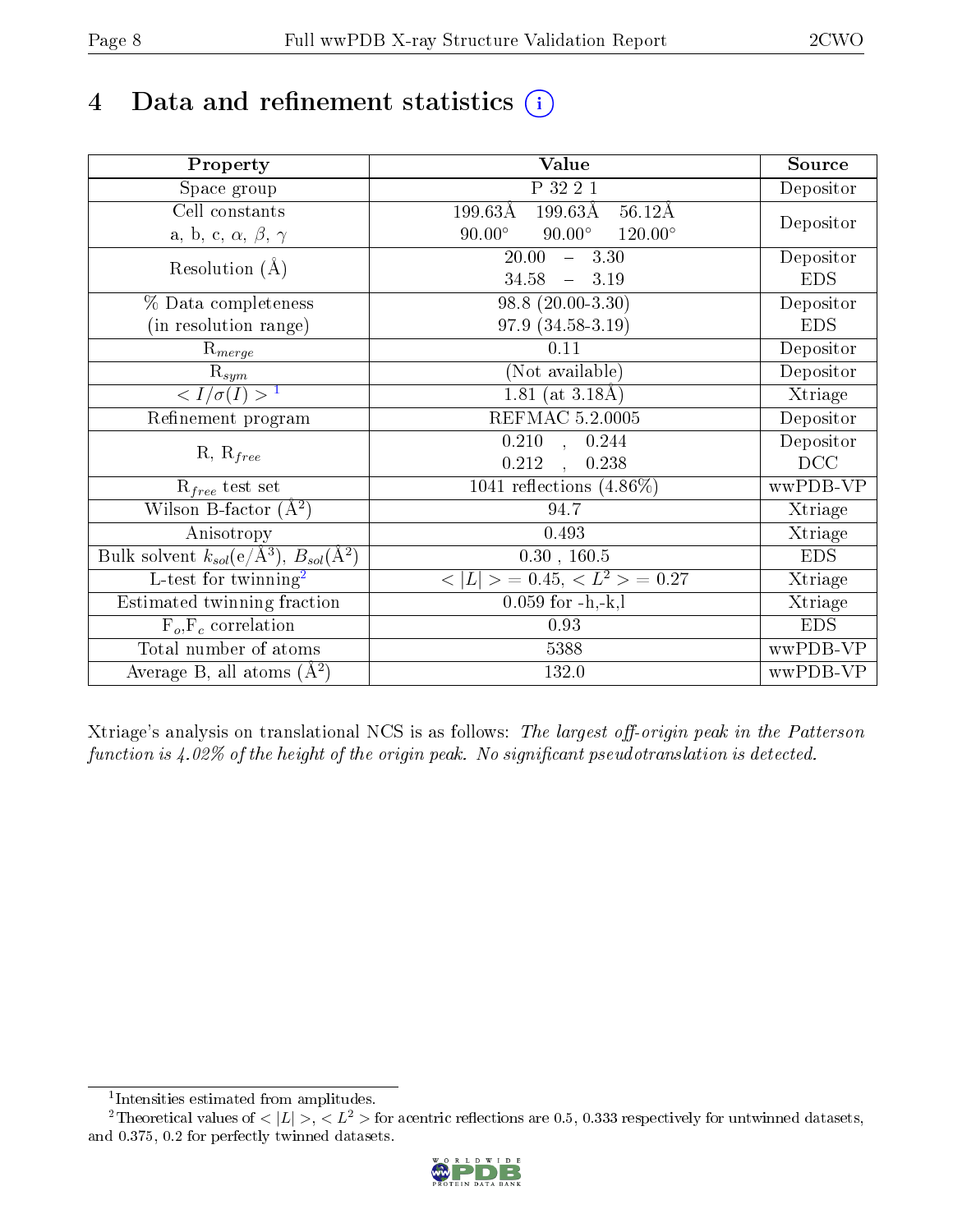# 5 Model quality  $(i)$

# 5.1 Standard geometry  $(i)$

The Z score for a bond length (or angle) is the number of standard deviations the observed value is removed from the expected value. A bond length (or angle) with  $|Z| > 5$  is considered an outlier worth inspection. RMSZ is the root-mean-square of all Z scores of the bond lengths (or angles).

| Mol | Chain         |      | Bond lengths       | Bond angles |                                |  |
|-----|---------------|------|--------------------|-------------|--------------------------------|--|
|     |               | RMSZ | $\# Z  > 5$        | RMSZ        | $\# Z  > 5$                    |  |
|     |               | 1.13 | $4/1364$ $(0.3\%)$ | 1.07        | $2/1824(0.1\%)$                |  |
|     |               | 0.75 | 0/1364             | 0.84        | $1/1824$ $(0.1\%)$             |  |
|     | $\mathcal{C}$ | 0.82 | 0/1364             | 0.88        | $1/1824(0.1\%)$                |  |
|     |               | 0.77 | $1/1364$ $(0.1\%)$ | 0.85        | 0/1824                         |  |
| All |               | 0.88 | $5/5456$ $(0.1\%)$ | 0.91        | $(0.1\%)$<br>$^{\prime}7296$ . |  |

All (5) bond length outliers are listed below:

| Mol | ∣ Chain | $+$ Res $+$ | Type <sup>1</sup> | $_4$ Atoms $^+$ | $\mathbf{Z}$ | Observed $(A)$ | $Ideal(\AA)$ |
|-----|---------|-------------|-------------------|-----------------|--------------|----------------|--------------|
|     |         | 100         | GLU               | $CG-CD$         | 7.74         | 1.63           | 1.51         |
|     |         | 39          | CYS –             | ' CB-SG         | $-6.57$      | 1 71           | 1.82         |
|     |         | $100\,$     | GLU               | $CG-CD$         | 5.87         | 1.60           | 1.51         |
|     |         | 33          | GL N              | $CG$ - $CD$     | 5.63         | 1.64           | 1.51         |
|     |         | 131         |                   | CD-CE-          | 5.59         | 1.65           | 1.51         |

All (4) bond angle outliers are listed below:

| Mol | Chain | Res | Type       | Atoms                 |       | Observed $(°)$ | Ideal $(^\circ)$ |
|-----|-------|-----|------------|-----------------------|-------|----------------|------------------|
|     |       |     | MET.       | $CG-SD-CE$            | 6.57  | 110.70         | 100.20           |
|     |       |     | <b>MET</b> | CG-SD-CE              | 6.45  | 110.52         | 100.20           |
|     |       | 101 | THR.       | CB-CA-C               | -5.37 | 97.09          | 111.60           |
|     |       | 115 | ARG        | $NE-CL-NH1$   $-5.32$ |       | 117.64         | 120.30           |

There are no chirality outliers.

There are no planarity outliers.

## 5.2 Too-close contacts  $(i)$

In the following table, the Non-H and H(model) columns list the number of non-hydrogen atoms and hydrogen atoms in the chain respectively. The H(added) column lists the number of hydrogen atoms added and optimized by MolProbity. The Clashes column lists the number of clashes within the asymmetric unit, whereas Symm-Clashes lists symmetry related clashes.

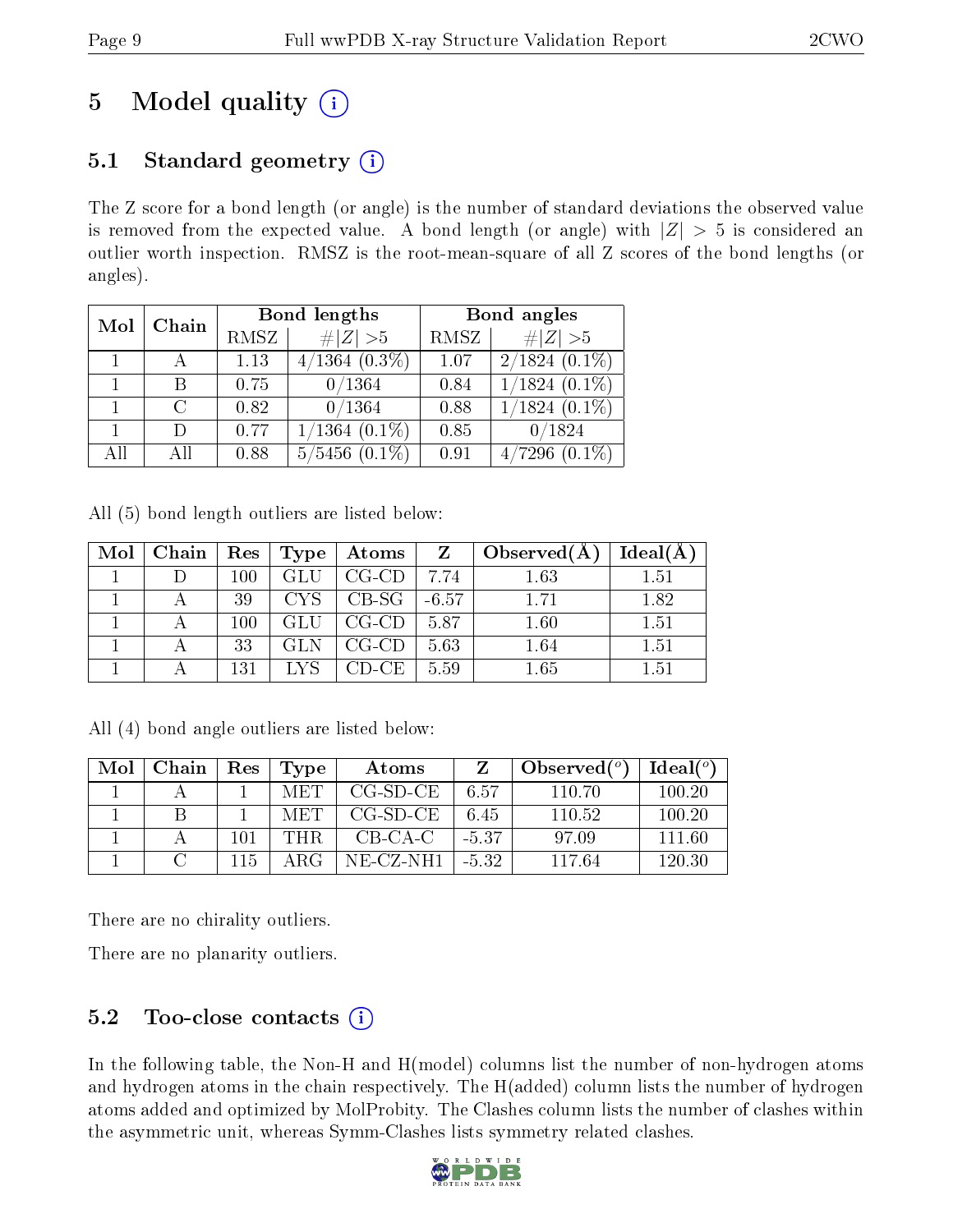| Mol |      | $\mid$ Chain $\mid$ Non-H $\mid$ H(model) $\mid$ H(added) |      |     | $Class   Symm-Class$ |
|-----|------|-----------------------------------------------------------|------|-----|----------------------|
|     | 1347 |                                                           | 1378 | 65  |                      |
|     | 1347 |                                                           | 1378 | 5.  |                      |
|     | 1347 |                                                           | 1378 | 48  |                      |
|     | 1347 |                                                           | 1378 | 49  |                      |
|     | 5388 |                                                           | 5512 | 200 |                      |

The all-atom clashscore is defined as the number of clashes found per 1000 atoms (including hydrogen atoms). The all-atom clashscore for this structure is 18.

All (200) close contacts within the same asymmetric unit are listed below, sorted by their clash magnitude.

| Atom-1                              | Atom-2              | Clash<br>Interatomic |                 |
|-------------------------------------|---------------------|----------------------|-----------------|
|                                     |                     | distance $(A)$       | overlap $(\AA)$ |
| $1: D:6: \overline{\text{LYS:O}}$   | 1:D:9:GLU:HB2       | 1.70                 | 0.91            |
| 1:A:18:GLU:HA                       | 1: A:81: MET:HE1    | 1.54                 | 0.89            |
| 1:B:164:SER:OG                      | 1:B:167:VAL:HG23    | 1.73                 | 0.89            |
| 1: A:97: MET:N                      | 1: A:97: MET:HE3    | 1.88                 | 0.87            |
| 1: C: 164: SER: OG                  | 1:C:167:VAL:HG23    | 1.74                 | 0.87            |
| 1: A:6: LYS:O                       | 1: A:9: GLU: HB2    | 1.74                 | 0.86            |
| 1: D: 164: SER: OG                  | 1:D:167:VAL:HG23    | 1.75                 | 0.86            |
| 1:C:63:GLU:HB3                      | 1: D: 138: PHE: HD1 | 1.41                 | 0.84            |
| 1:C:18:GLU:HA                       | 1:C:81:MET:HE1      | 1.60                 | 0.83            |
| 1:A:63:GLU:HB3                      | 1:B:138:PHE:CE1     | 2.13                 | 0.83            |
| 1:C:63:GLU:HB3                      | 1:D:138:PHE:CD1     | $\overline{2}.16$    | 0.81            |
| 1:C:14:LEU:HD23                     | 1:C:78:ILE:HG12     | 1.64                 | 0.80            |
| 1: D: 18: GLU: HA                   | 1: D:81: MET:HE1    | $\overline{1.63}$    | 0.79            |
| 1:A:14:LEU:HD23                     | 1:A:78:ILE:HG12     | 1.61                 | 0.79            |
| 1:A:86:ARG:NH2                      | 1:A:147:GLU:HB3     | 1.98                 | 0.79            |
| 1: D: 14: LEU: HD23                 | 1:D:78:ILE:HG12     | 1.64                 | 0.79            |
| $1:C:112:G\overline{\mathrm{LU}:O}$ | 1:C:116:ILE:HG12    | 1.83                 | 0.78            |
| 1:B:18:GLU:HA                       | 1:B:81:MET:HE1      | 1.67                 | 0.77            |
| 1: A: 101:THR: HG22                 | 1: A: 103: SER:H    | 1.51                 | 0.76            |
| 1:A:164:SER:OG                      | 1:A:167:VAL:HG23    | 1.85                 | 0.76            |
| 1:A:2:LYS:HE3                       | 1: A:59: ARG:HD3    | 1.68                 | 0.75            |
| 1:A:29:THR:HG23                     | 1:A:92:ARG:HH12     | 1.52                 | 0.75            |
| 1:B:112:GLU:O                       | 1:B:116:ILE:HG12    | 1.87                 | 0.75            |
| 1:C:4:PHE:O                         | 1:D:44:ASN:OD1      | 2.05                 | 0.75            |
| 1:C:2:LYS:HE3                       | 1:C:59:ARG:HD3      | 1.69                 | 0.75            |
| 1:A:63:GLU:HB3                      | 1:B:138:PHE:HE1     | 1.51                 | 0.74            |
| 1:C:9:GLU:HG3                       | 1:C:49:PHE:CE1      | 2.23                 | 0.74            |
| 1:D:29:THR:HG23                     | 1:D:92:ARG:HH12     | 1.54                 | 0.73            |
| 1:C:9:GLU:HG3                       | 1:C:49:PHE:HE1      | 1.53                 | 0.72            |
| 1: D: 97: MET: N                    | 1:D:97:MET:HE3      | 2.05                 | 0.72            |

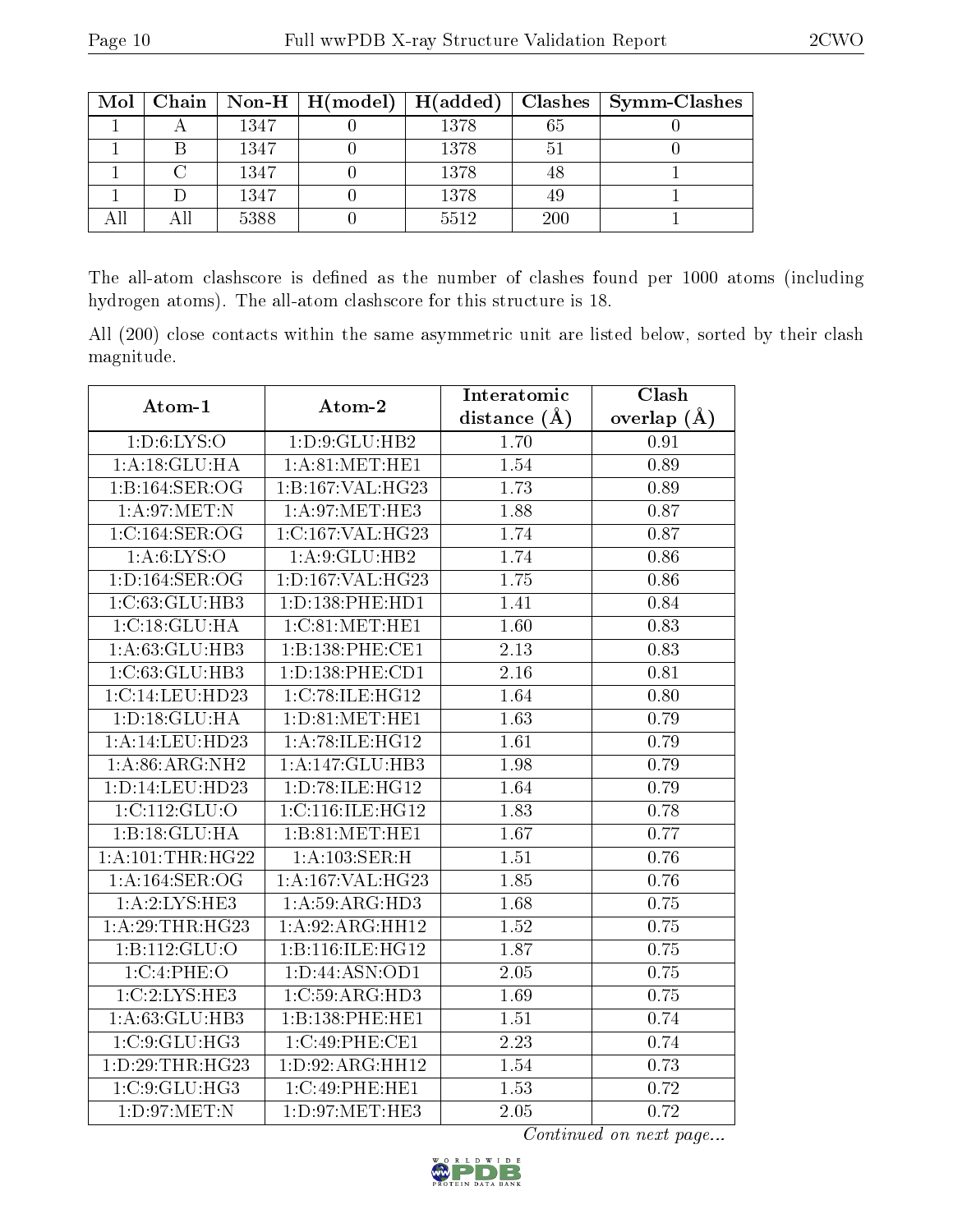| Communa from previous page |                     | Interatomic    | Clash         |  |
|----------------------------|---------------------|----------------|---------------|--|
| Atom-1                     | Atom-2              | distance $(A)$ | overlap $(A)$ |  |
| 1: B:6: LYS:O              | 1:B:9:GLU:HB2       | 1.90           | 0.71          |  |
| 1: B:97: MET:HE3           | 1: B:97: MET:N      | 2.04           | 0.71          |  |
| 1: C: 6: LYS: O            | 1:C:9:GLU:HB2       | 1.90           | 0.71          |  |
| 1: D: 101: THR: HG22       | 1: D: 103: SER:H    | 1.56           | 0.71          |  |
| 1:A:121:ARG:HH21           | 1: A:177: ILE: HG22 | 1.57           | 0.70          |  |
| 1:B:14:LEU:HD23            | 1:B:78:ILE:HG12     | 1.74           | 0.70          |  |
| 1:C:121:ARG:HH21           | 1:C:177:ILE:HG22    | 1.55           | 0.69          |  |
| 1:B:2:LYS:HE3              | 1:B:59:ARG:HD3      | 1.74           | 0.69          |  |
| 1: D.9: GLU: HA            | 1: D: 9: GLU: OE1   | 1.92           | 0.69          |  |
| 1: D: 112: GLU: O          | 1:D:116:ILE:HG12    | 1.94           | 0.68          |  |
| 1:A:112:GLU:O              | 1:A:116:ILE:HG12    | 1.93           | 0.67          |  |
| 1: D: 2: LYS: HE3          | 1: D:59: ARG:HD3    | 1.75           | 0.66          |  |
| 1: D:6: LYS:O              | 1: D.9: GLU: CB     | 2.43           | 0.66          |  |
| 1: B: 9: GLU: HG3          | 1:B:49:PHE:HE1      | 1.60           | 0.66          |  |
| 1:B:9:GLU:HG3              | 1:B:49:PHE:CE1      | 2.30           | 0.66          |  |
| 1:B:128:LYS:HG3            | 1:B:131:LYS:NZ      | 2.11           | 0.66          |  |
| 1:A:101:THR:HG22           | 1:A:102:ALA:N       | $2.10\,$       | 0.65          |  |
| 1: A:86: ARG: HH21         | 1:A:147:GLU:HB3     | 1.61           | 0.65          |  |
| 1:D:121:ARG:HH21           | 1:D:177:ILE:HG22    | 1.61           | 0.64          |  |
| 1: A:6: LYS:O              | 1: A:9: GLU:CB      | 2.45           | 0.64          |  |
| 1: D: 9: GLU: HG3          | 1:D:49:PHE:CE1      | 2.33           | 0.64          |  |
| 1:C:97:MET:HE3             | 1: C:97: MET:N      | 2.12           | 0.64          |  |
| 1: A: 133: LYS: HE2        | 1: A:134: SER:HB3   | 1.80           | 0.63          |  |
| 1: A:113: TYR: O           | 1: A:117:THR:HG23   | 1.98           | 0.63          |  |
| 1: A:29:THR:O              | 1: A:30: ASN:HB3    | 1.99           | 0.62          |  |
| 1:D:9:GLU:HG3              | 1:D:49:PHE:HE1      | 1.62           | $0.62\,$      |  |
| 1:C:12:ARG:O               | 1:C:16:ARG:HB2      | 1.99           | 0.62          |  |
| 1: A:6: LYS: HD2           | 1: A:6: LYS:H       | 1.64           | 0.61          |  |
| $1:A:\overline{9:GLU:HG3}$ | 1:A:49:PHE:CE1      | 2.36           | 0.61          |  |
| 1:B:121:ARG:HH21           | 1:B:177:ILE:HG22    | 1.66           | 0.59          |  |
| 1:B:133:LYS:HE2            | 1:B:134:SER:HB3     | 1.84           | 0.59          |  |
| 1:C:101:THR:HG22           | 1:C:103:SER:H       | 1.67           | 0.59          |  |
| 1:C:3:PHE:O                | 1:C:59:ARG:NH2      | 2.36           | 0.58          |  |
| 1: D:86: ARG: NH2          | 1:D:147:GLU:O       | 2.36           | 0.58          |  |
| 1: D: 112: GLU: OE2        | 1: D: 115: ARG: NH1 | 2.33           | 0.57          |  |
| 1:A:112:GLU:OE2            | 1:A:115:ARG:NH1     | 2.34           | 0.57          |  |
| 1:B:6:LYS:HD2              | 1: B:6: LYS:H       | 1.69           | 0.57          |  |
| $1:\overline{A:63:GLU:CB}$ | 1:B:138:PHE:HE1     | 2.18           | 0.56          |  |
| 1:B:101:THR:HG22           | 1:B:103:SER:H       | 1.71           | 0.56          |  |
| 1: A:9: GLU: HG3           | 1:A:49:PHE:HE1      | 1.70           | 0.56          |  |
| 1:C:9:GLU:HA               | 1:C:9:GLU:OE1       | 2.05           | 0.56          |  |

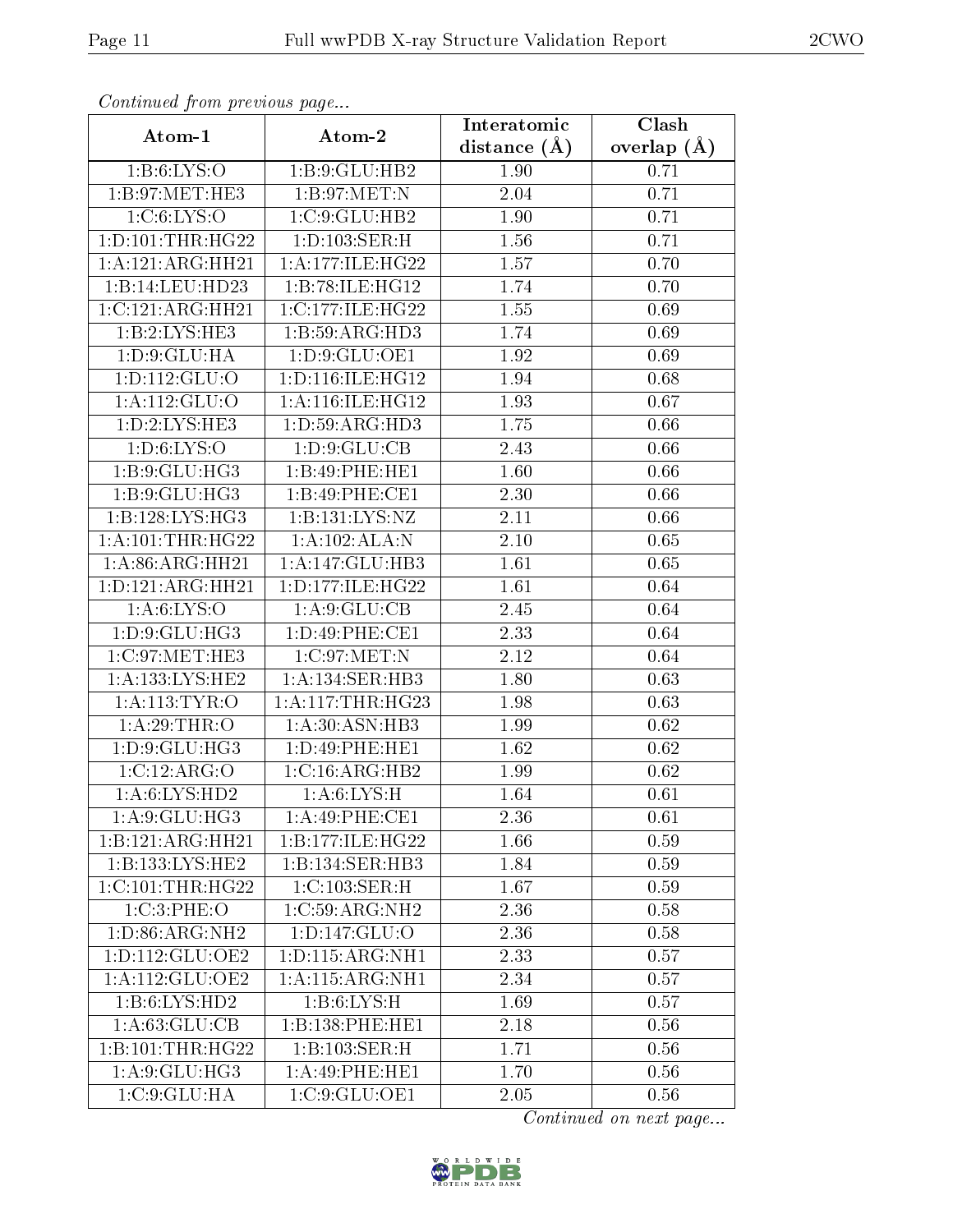| Commaca from previous page |                             | Interatomic      | Clash         |
|----------------------------|-----------------------------|------------------|---------------|
| Atom-1                     | Atom-2                      | distance $(\AA)$ | overlap $(A)$ |
| 1:A:7:ASP:OD1              | 1:A:7:ASP:N                 | 2.36             | 0.55          |
| 1: B:6: LYS:O              | 1:B:9:GLU:CB                | 2.53             | 0.55          |
| 1: C: 6: LYS: O            | 1:C:9:GLU:CB                | 2.54             | 0.55          |
| 1:A:126:ARG:HD2            | 1: A: 166: ARG: HH22        | 1.72             | 0.55          |
| 1:B:12:ARG:O               | $1:B:16:A\overline{RG:H}B2$ | 2.07             | 0.55          |
| 1:B:29:THR:HG23            | 1:B:92:ARG:HH12             | 1.72             | 0.54          |
| 1:C:29:THR:HG23            | 1:C:92:ARG:HH12             | 1.71             | 0.54          |
| 1: B: 8: GLY: O            | 1:B:12:ARG:HB2              | 2.08             | 0.54          |
| 1:C:133:LYS:HE2            | 1: C: 134: SER: HB3         | 1.89             | 0.54          |
| 1: A:6: LYS:CD             | 1: A:6: LYS:H               | 2.21             | 0.53          |
| 1: D.91: VAL:O             | 1: D:91: VAL: HG12          | 2.08             | 0.53          |
| 1: A: 127: GLU:O           | 1:A:164:SER:HA              | 2.08             | 0.53          |
| 1:A:63:GLU:HB3             | 1:B:138:PHE:CD1             | 2.42             | 0.53          |
| 1: A:29:THR:O              | 1: A:30: ASN: CB            | 2.56             | 0.53          |
| 1: A:86: ARG: NH2          | 1:A:147:GLU:O               | 2.42             | 0.53          |
| 1:B:128:LYS:HG3            | 1:B:131:LYS:HZ3             | 1.73             | 0.52          |
| 1: B: 9: GLU: HA           | 1:B:9:GLU:OE1               | 2.09             | 0.52          |
| 1:B:24:VAL:HG21            | 1:B:85:ILE:HG23             | 1.93             | 0.51          |
| 1:C:29:THR:O               | 1: C:30: ASN: HB3           | $2.10\,$         | 0.51          |
| 1:A:29:THR:HG23            | 1: A:92: ARG:NH1            | 2.22             | 0.51          |
| 1:B:50:ASN:O               | 1:B:54:VAL:HG23             | 2.10             | 0.51          |
| 1: A:8: GLY:O              | 1: A: 12: ARG: HB2          | 2.11             | 0.51          |
| 1:B:7:ASP:N                | 1:B:7:ASP:OD1               | 2.42             | 0.51          |
| 1:B:49:PHE:CD2             | 1:B:49:PHE:C                | 2.85             | 0.51          |
| 1: D: 12: ARG: O           | 1: D: 16: ARG: HB2          | 2.11             | 0.50          |
| 1:A:9:GLU:OE1              | 1: A:9: GLU: HA             | 2.11             | 0.50          |
| 1: D:6: LYS: HD2           | 1: D:6: LYS:H               | 1.76             | 0.50          |
| 1:A:4:PHE:O                | 1:B:44:ASN:OD1              | 2.30             | 0.49          |
| 1: B:91: VAL:O             | 1: B:91: VAL:HG12           | 2.11             | 0.49          |
| 1:B:129:MET:HB3            | 1:B:161:LEU:O               | 2.13             | 0.49          |
| 1:C:91:VAL:O               | 1:C:91:VAL:HG12             | 2.13             | 0.49          |
| 1:B:86:ARG:NH2             | 1:B:147:GLU:O               | 2.46             | 0.49          |
| 1:D:133:LYS:HE2            | 1:D:134:SER:HB3             | 1.95             | 0.48          |
| 1:C:7:ASP:N                | 1:C:7:ASP:OD1               | 2.40             | 0.48          |
| 1:D:7:ASP:OD1              | 1:D:7:ASP:N                 | 2.35             | 0.48          |
| 1:B:128:LYS:HG3            | 1:B:131:LYS:HZ2             | 1.78             | 0.48          |
| 1:B:112:GLU:OE2            | 1:B:115:ARG:NH1             | 2.41             | 0.48          |
| 1: D: 126: ARG: HD2        | 1: D: 166: ARG: HH22        | 1.79             | 0.48          |
| 1: A:51: HIS: NE2          | 1: B: 55: THR: HG21         | 2.29             | 0.48          |
| 1:C:101:THR:HG22           | 1:C:102:ALA:N               | 2.28             | 0.48          |
| 1: A: 5: LEU: HG           | 1: A:56: VAL:HG21           | 1.96             | 0.47          |

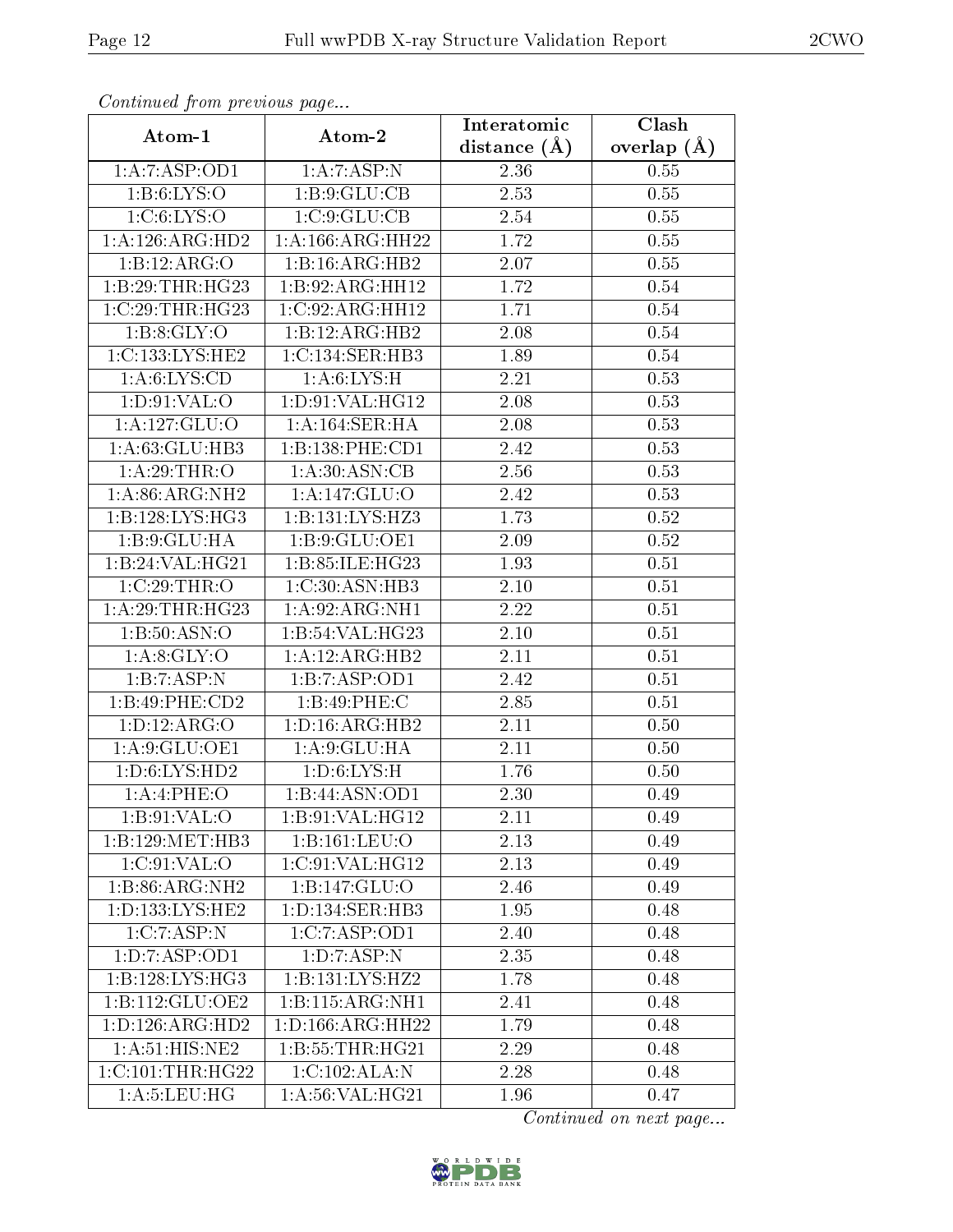| Continuea from previous page |                     | Interatomic       | Clash           |  |
|------------------------------|---------------------|-------------------|-----------------|--|
| Atom-1                       | Atom-2              | distance $(A)$    | overlap $(\AA)$ |  |
| 1: D:86: ARG: NH2            | 1: D: 147: GLU: HB3 | 2.30              | 0.47            |  |
| 1: D: 8: GLY: O              | 1: D: 12: ARG: HB2  | $\overline{2.13}$ | 0.47            |  |
| 1:C:128:LYS:HG3              | 1:C:131:LYS:NZ      | 2.30              | 0.47            |  |
| 1: B: 6: LYS: CD             | 1: B:6: LYS:H       | 2.27              | 0.47            |  |
| 1:A:55:THR:HG21              | 1: B:51: HIS: NE2   | 2.29              | 0.47            |  |
| 1:C:155:TYR:O                | 1:C:158:LEU:HB3     | 2.15              | 0.47            |  |
| 1:C:133:LYS:HG2              | 1:C:159:LEU:O       | 2.15              | 0.47            |  |
| 1:C:5:LEU:HG                 | 1:C:56:VAL:HG21     | 1.97              | 0.47            |  |
| 1: A:49:PHE:CD2              | 1: A:49:PHE: C      | 2.88              | 0.46            |  |
| 1:B:113:TYR:O                | 1:B:117:THR:HG23    | 2.16              | 0.46            |  |
| 1:B:95:THR:OG1               | 1:B:97:MET:HG2      | 2.15              | 0.46            |  |
| 1:B:101:THR:HG22             | 1:B:102:ALA:N       | $\overline{2.31}$ | 0.46            |  |
| 1: A: 101: THE: CG2          | 1: A:103: SER:H     | 2.23              | 0.46            |  |
| 1:B:29:THR:O                 | 1:B:30:ASN:HB3      | 2.16              | 0.45            |  |
| 1:C:8:GLY:O                  | 1:C:12:ARG:HB2      | 2.17              | 0.45            |  |
| 1:B:5:LEU:HG                 | 1:B:56:VAL:HG21     | 1.99              | 0.45            |  |
| 1: A:29:THR:CG2              | 1:A:92:ARG:HH12     | 2.26              | 0.45            |  |
| 1:C:129:MET:HB3              | 1:C:161:LEU:O       | 2.16              | 0.45            |  |
| 1: A:129:MET:HB3             | 1: A: 161: LEU: O   | 2.16              | 0.45            |  |
| 1:C:86:ARG:NH2               | 1:C:147:GLU:O       | 2.49              | 0.45            |  |
| 1:A:12:ARG:O                 | 1: A:16: ARG: HB2   | 2.17              | 0.45            |  |
| 1: C:86: ARG:O               | 1:C:90:LYS:HB2      | 2.17              | 0.44            |  |
| 1:A:127:GLU:OE1              | 1: A: 128: LYS:N    | 2.45              | 0.44            |  |
| 1: A:50: ASN:O               | 1: A:54:VAL:HG23    | $\overline{2}.18$ | 0.44            |  |
| 1:C:6:LYS:H                  | 1:C:6:LYS:HD2       | 1.82              | 0.44            |  |
| 1: D: 15: SER: HA            | 1: D: 18: GLU: HB2  | 2.00              | 0.44            |  |
| 1:C:15:SER:HA                | 1:C:18:GLU:HB2      | 1.99              | 0.44            |  |
| 1:C:121:ARG:NH2              | 1:C:177:ILE:HG22    | 2.28              | 0.44            |  |
| 1:C:147:GLU:OE2              | 1: D: 2: LYS: HB3   | 2.18              | 0.44            |  |
| 1:A:137:LEU:O                | 1:A:138:PHE:C       | 2.56              | 0.43            |  |
| 1:A:17:SER:HB3               | 1: A:46:LEU:HD22    | 2.00              | 0.43            |  |
| 1: A.96: PRO:C               | 1: A:97: MET:HE3    | 2.36              | 0.43            |  |
| 1: D: 29: THR: CG2           | 1:D:92:ARG:HH12     | 2.26              | 0.43            |  |
| 1:A:101:THR:HB               | 1:A:104:ASP:OD2     | 2.17              | 0.43            |  |
| 1:A:4:PHE:CD1                | 1:A:4:PHE:N         | 2.86              | 0.43            |  |
| 1: D: 101: THR: HG22         | 1: D: 102: ALA: N   | 2.33              | 0.43            |  |
| 1: D: 12: ARG: HA            | 1: D: 12: ARG: HD3  | 1.77              | 0.43            |  |
| 1: A: 5: LEU: H              | 1: A: 5: LEU: HD12  | 1.82              | 0.43            |  |
| 1: D: 100: GLU: OE1          | 1: D: 100: GLU: HA  | 2.18              | 0.43            |  |
| $1:B:86:A\overline{RG:HH21}$ | 1:B:147:GLU:HB3     | 1.83              | 0.43            |  |
| 1:A:32:GLN:HB2               | 1: A:34: SER:OG     | 2.19              | 0.43            |  |

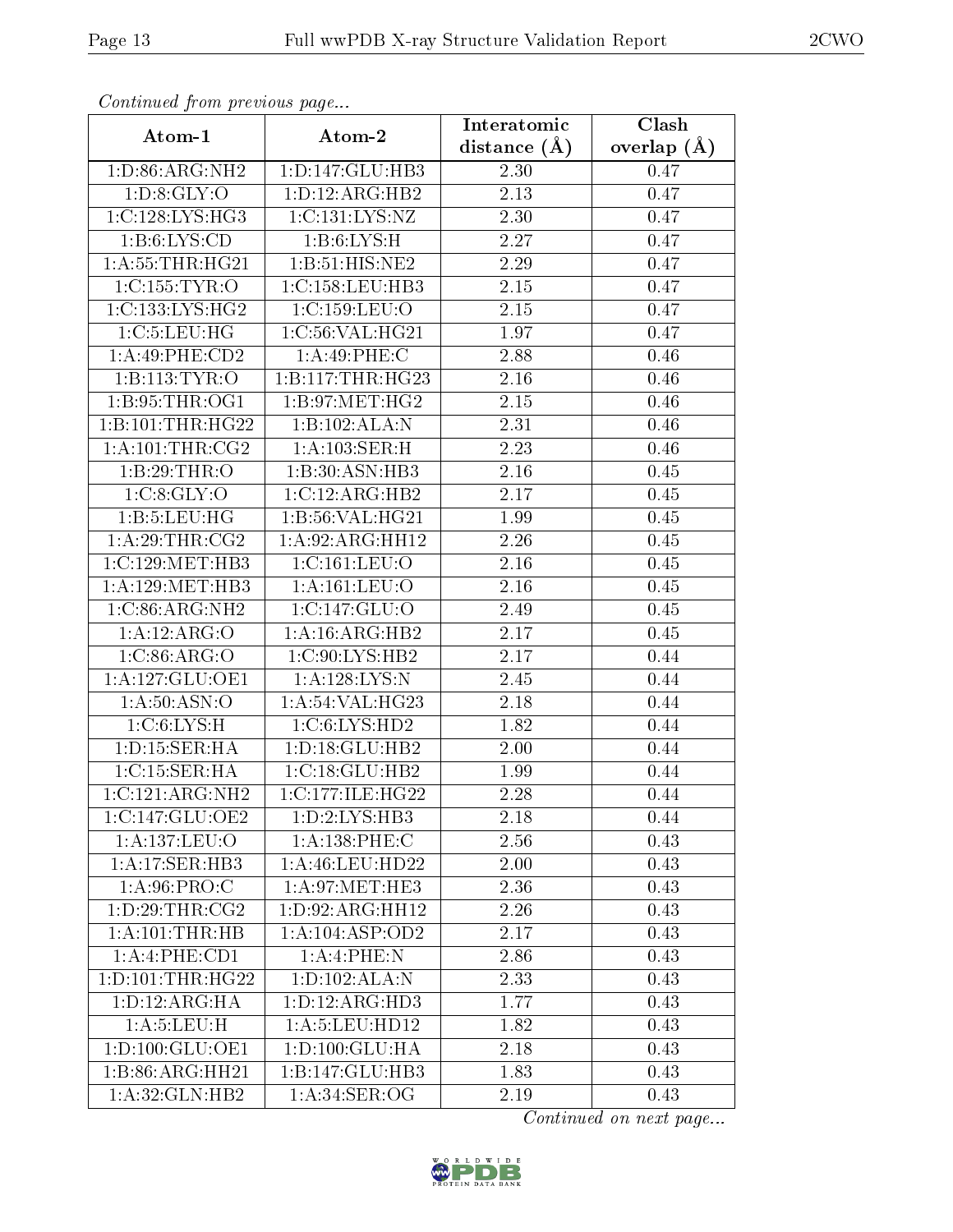| Comunaca jiom previous page |                      | Interatomic       | Clash           |  |
|-----------------------------|----------------------|-------------------|-----------------|--|
| Atom-1                      | Atom-2               | distance $(A)$    | overlap $(\AA)$ |  |
| 1:B:86:ARG:NH2              | 1:B:147:GLU:HB3      | 2.33              | 0.43            |  |
| 1: D: 113: TYR: O           | 1: D: 117: THR: HG23 | $\overline{2.18}$ | 0.43            |  |
| 1:CI13:TYR:O                | 1:C:117:THR:HG23     | 2.19              | 0.43            |  |
| $1:C:29$ : THR: O           | 1:C:30:ASN:CB        | 2.66              | 0.43            |  |
| 1: D:51: HIS:O              | 1: D: 55: THR: HG23  | 2.17              | 0.43            |  |
| 1: D:91: VAL:CG1            | 1: D:91: VAL:O       | 2.67              | 0.43            |  |
| 1: A:91: VAL:HG12           | 1: A:91:VAL:O        | 2.18              | 0.43            |  |
| 1: D: 29: THR: HG23         | 1: D:92: ARG: NH1    | 2.27              | 0.43            |  |
| 1:B:126:ARG:HD2             | 1:B:166:ARG:HH22     | 1.84              | 0.43            |  |
| 1:C:18:GLU:HA               | 1:C:81:MET:CE        | 2.39              | 0.43            |  |
| 1: C:50: ASN:O              | 1:C:54:VAL:HG23      | 2.18              | 0.43            |  |
| 1:A:49:PHE:HE2              | 1:A:53:LEU:HD22      | 1.84              | 0.42            |  |
| 1: A: 104: ASP: N           | 1:A:104:ASP:OD2      | 2.50              | 0.42            |  |
| 1:C:24:VAL:HG21             | 1:C:85:ILE:HG23      | 2.00              | 0.42            |  |
| 1: D: 18: GLU: HA           | 1:D:81:MET:CE        | 2.43              | 0.42            |  |
| 1:C:5:LEU:HD12              | 1:C:5:LEU:H          | 1.84              | 0.42            |  |
| 1:B:157:GLU:HA              | 1:B:157:GLU:OE2      | 2.18              | 0.42            |  |
| 1:A:121:ARG:NH2             | 1:A:177:ILE:HG22     | 2.29              | 0.42            |  |
| 1:A:141:SER:HA              | 1:A:146:PHE:O        | 2.19              | 0.42            |  |
| 1:C:138:PHE:CD1             | 1: D: 63: GLU: HB3   | 2.55              | 0.42            |  |
| 1:C:12:ARG:HA               | 1:C:12:ARG:HD3       | 1.86              | 0.42            |  |
| 1:C:24:VAL:CG1              | 1:C:88:PHE:HB3       | 2.50              | 0.42            |  |
| 1:C:51:HIS:O                | 1:C:55:THR:HG23      | 2.20              | 0.42            |  |
| 1:D:112:GLU:HA              | 1: D: 112: GLU: OE1  | 2.18              | 0.42            |  |
| 1: D: 128: LYS: HG3         | 1:D:131:LYS:NZ       | 2.35              | 0.42            |  |
| 1:A:12:ARG:HD3              | 1:A:12:ARG:HA        | 1.83              | 0.41            |  |
| 1: A:6: LYS:N               | 1: A:6: LYS: HD2     | 2.33              | 0.41            |  |
| 1:A:138:PHE:CD1             | 1: B: 63: GLU: HB3   | 2.55              | 0.41            |  |
| 1:D:95:THR:OG1              | 1: D: 97: MET: HG2   | 2.20              | 0.41            |  |
| 1: A: 100: GLU: HA          | 1: A:100: GLU:OE1    | 2.20              | 0.41            |  |
| 1: A:90: LYS: HG2           | 1: A: 152: MET: CG   | 2.51              | 0.41            |  |
| 1: D:6: LYS:H               | 1: D:6: LYS: CD      | 2.31              | 0.41            |  |
| 1:B:15:SER:HA               | 1:B:18:GLU:HB2       | 2.02              | 0.41            |  |
| 1: D: 5: LEU: HG            | 1: D:56: VAL:HG21    | 2.02              | 0.41            |  |
| 1:C:9:GLU:CG                | 1:C:49:PHE:HE1       | 2.27              | 0.41            |  |
| 1: D: 101: THR: HG22        | 1: D: 103: SER: N    | 2.31              | 0.41            |  |
| 1:B:86:ARG:O                | 1:B:90:LYS:HB2       | 2.19              | 0.41            |  |
| 1:D:131:LYS:O               | 1:D:132:VAL:C        | 2.59              | 0.41            |  |
| 1: D: 164: SER: O           | 1: D: 168: ILE: HG13 | 2.21              | 0.41            |  |
| 1: A: 131: LYS: O           | 1: A: 132: VAL: C    | 2.59              | 0.41            |  |
| 1: A:32: GLN: CB            | 1: A:34: SER:OG      | 2.70              | 0.40            |  |

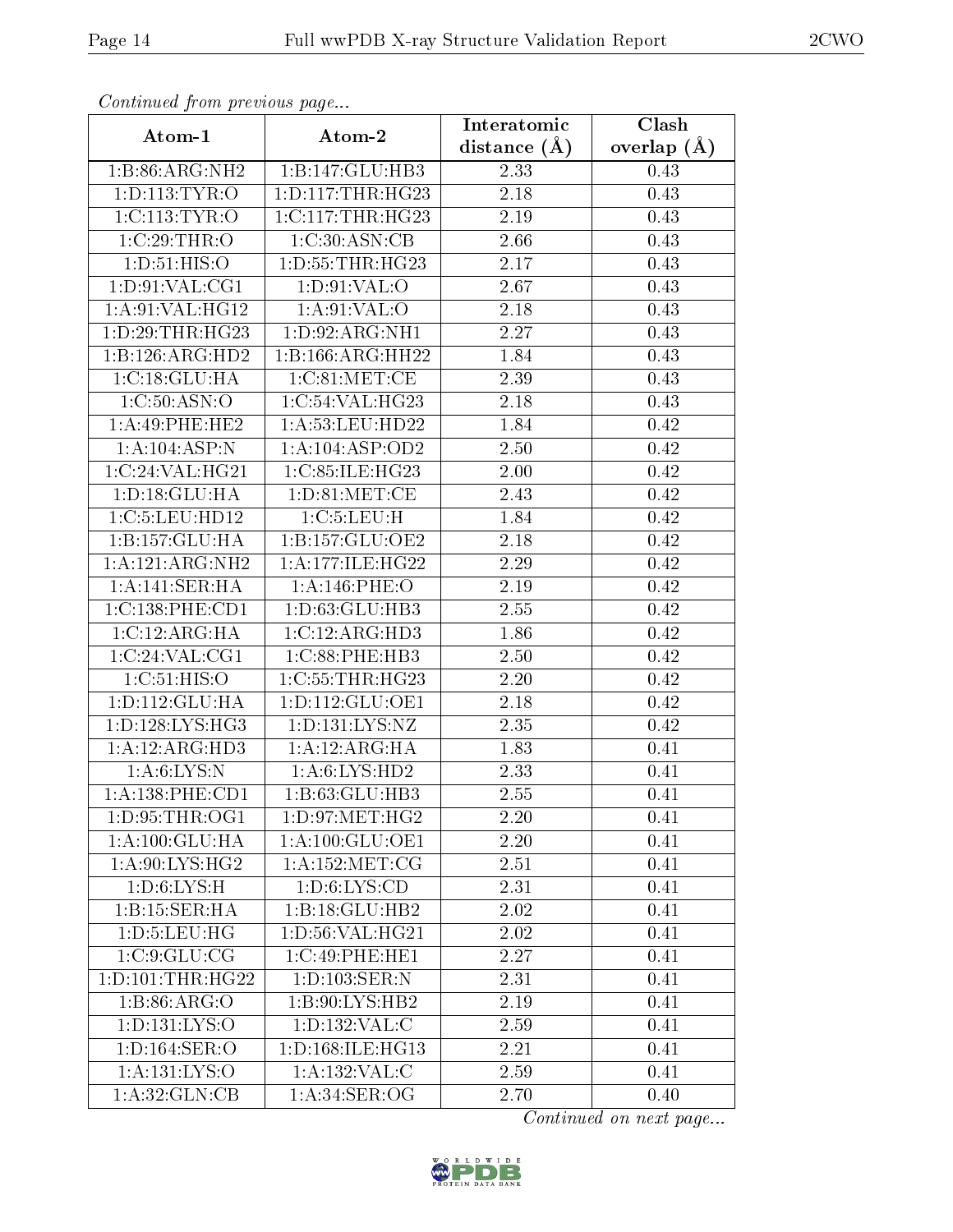| Atom-1              | Atom-2             | Interatomic<br>distance $(A)$ | Clash<br>overlap |
|---------------------|--------------------|-------------------------------|------------------|
| 1: B:90: LYS: HG2   | 1: B: 152: MET:HG2 | 2.03                          | 0.40             |
| 1:B:155:TYR:O       | 1:B:158:LEU:HB3    | 2.21                          | 0.40             |
| 1: D: 133: LYS: HG2 | 1: D: 159: LEU: O  | 2.20                          | 0.40             |
| 1: D: 129: MET: HB3 | 1: D: 161: LEU: O  | 2.22                          | 0.40             |
| 1:C:137:LEU:HD23    | 1:C:137:LEU:HA     | 1.81                          | 0.40             |
| 1: A:40:VAL:O       | 1: A:41: ASP:C     | 2.60                          | $0.40\,$         |

All (1) symmetry-related close contacts are listed below. The label for Atom-2 includes the symmetry operator and encoded unit-cell translations to be applied.

| Atom-1           | Atom-2                         | <b>Interatomic</b><br>distance $(A)$ | 7lash.<br>overlap (A) |
|------------------|--------------------------------|--------------------------------------|-----------------------|
| $-1$ :C:7:ASP·O- | 1: D: 123: ASP: OD214<br>.5561 | .90                                  | U.30                  |

## 5.3 Torsion angles (i)

#### 5.3.1 Protein backbone (i)

In the following table, the Percentiles column shows the percent Ramachandran outliers of the chain as a percentile score with respect to all X-ray entries followed by that with respect to entries of similar resolution.

The Analysed column shows the number of residues for which the backbone conformation was analysed, and the total number of residues.

| Mol | Chain         | Analysed           | Favoured     | Allowed    | Outliers  |                | Percentiles |
|-----|---------------|--------------------|--------------|------------|-----------|----------------|-------------|
|     | А             | 161/197(82%)       | 149 $(92\%)$ | 8(5%)      | $4(2\%)$  | 5              | 27          |
|     | B             | 161/197(82%)       | $147(91\%)$  | 11 $(7%)$  | $3(2\%)$  | 8              | 34          |
|     | $\mathcal{C}$ | 161/197(82%)       | $147(91\%)$  | $10(6\%)$  | $4(2\%)$  | $\overline{5}$ | 27          |
|     | D             | 161/197(82%)       | 148 (92\%)   | $10(6\%)$  | $3(2\%)$  | 8              | 34          |
| All | All           | $644/788$ $(82\%)$ | 591 (92%)    | 39 $(6\%)$ | 14 $(2%)$ |                | 30          |

All (14) Ramachandran outliers are listed below:

| Mol | Chain | Res | Type             |
|-----|-------|-----|------------------|
|     |       | 30  | $AS\overline{N}$ |
|     |       | 30  | <b>ASN</b>       |
|     |       | 30  | <b>ASN</b>       |
|     |       | 30  | A SN             |

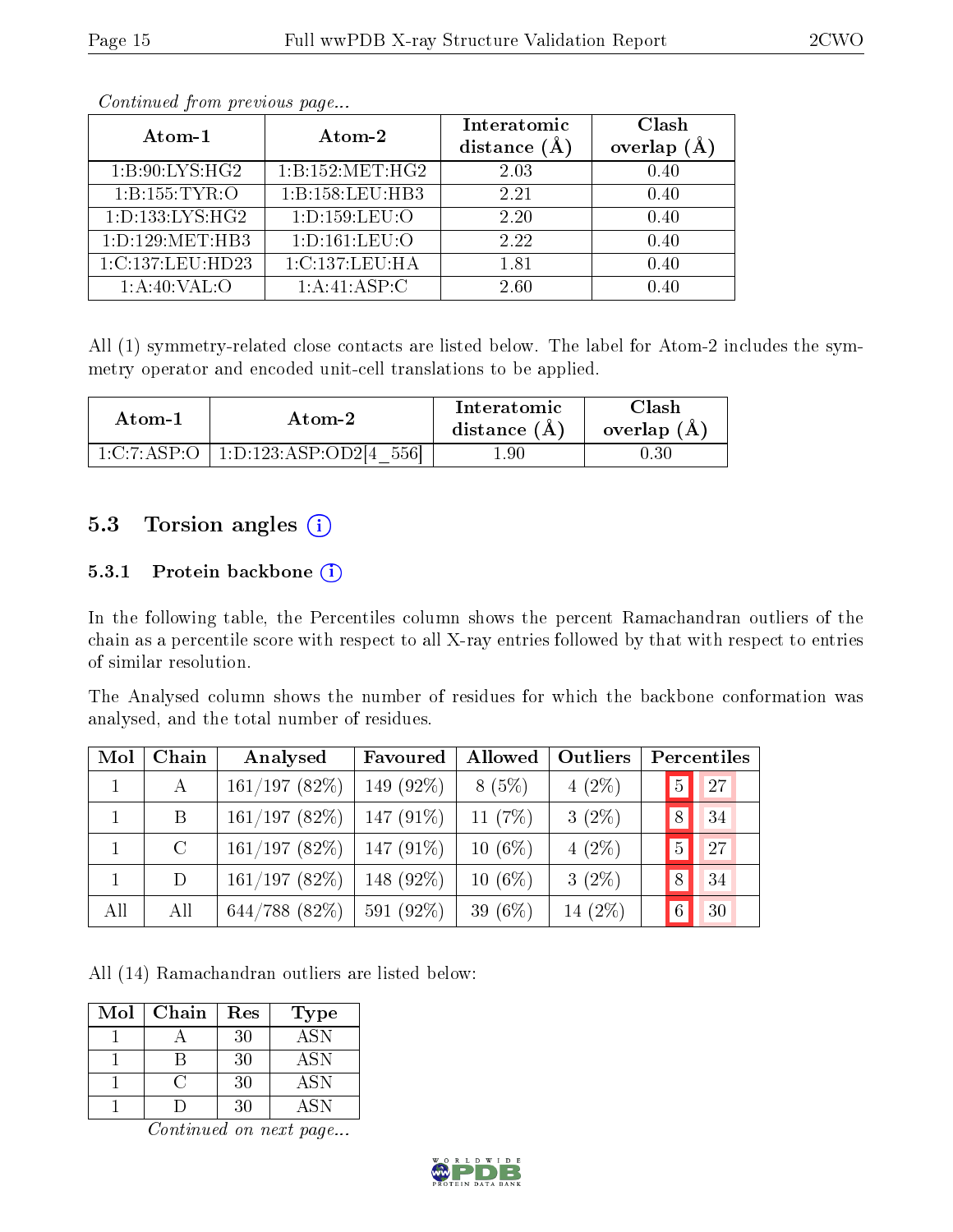|              | v              | ×.  |                      |
|--------------|----------------|-----|----------------------|
| Mol          | Chain          | Res | Type                 |
| 1            | А              | 36  | <b>ILE</b>           |
| 1            | А              | 174 | <b>GLY</b>           |
| $\mathbf{1}$ | Β              | 174 | <b>GLY</b>           |
| $\mathbf{1}$ | $\overline{C}$ | 36  | ILE                  |
| 1            | $\overline{C}$ | 174 | <b>GLY</b>           |
| 1            | D              | 36  | ILE                  |
| $\mathbf{1}$ | D              | 174 | <b>GLY</b>           |
| 1            | А              | 35  | GLU                  |
| 1            | В              | 36  | ILE                  |
| 1            | 8              | 35  | $\operatorname{GLU}$ |

#### 5.3.2 Protein sidechains (i)

In the following table, the Percentiles column shows the percent sidechain outliers of the chain as a percentile score with respect to all X-ray entries followed by that with respect to entries of similar resolution.

The Analysed column shows the number of residues for which the sidechain conformation was analysed, and the total number of residues.

| Mol | Chain         | Analysed        | Rotameric   | Outliers    |   | Percentiles    |
|-----|---------------|-----------------|-------------|-------------|---|----------------|
|     | $\mathbf{A}$  | $152/181(84\%)$ | 125 $(82%)$ | 27 $(18\%)$ | 2 | 8              |
|     | B.            | $152/181(84\%)$ | 124 (82\%)  | 28 $(18\%)$ |   | 71             |
|     | $\mathcal{C}$ | $152/181(84\%)$ | 126 (83%)   | 26(17%)     |   | 9              |
|     | $\Box$        | $152/181(84\%)$ | 124 (82%)   | 28 $(18\%)$ |   | $\overline{7}$ |
| All | All           | $608/724(84\%)$ | 499 (82\%)  | $109(18\%)$ |   |                |

All (109) residues with a non-rotameric sidechain are listed below:

| Mol | Chain | Res | <b>Type</b>                    |
|-----|-------|-----|--------------------------------|
| 1   | А     | 1   | MET                            |
| 1   | А     | 5   | LEU                            |
| 1   | А     | 6   | <b>LYS</b>                     |
| 1   | А     | 7   | $\overline{\text{A}}\text{SP}$ |
| 1   | А     | 9   | GLU                            |
| 1   | А     | 12  | $\rm{ARG}$                     |
| 1   | A     | 14  | LEU                            |
| 1   | A     | 16  | ARG                            |
| 1   | A     | 29  | THR                            |
| 1   | А     | 31  | <b>SER</b>                     |
|     |       | 39  | $_{\mathrm{CYS}}$              |

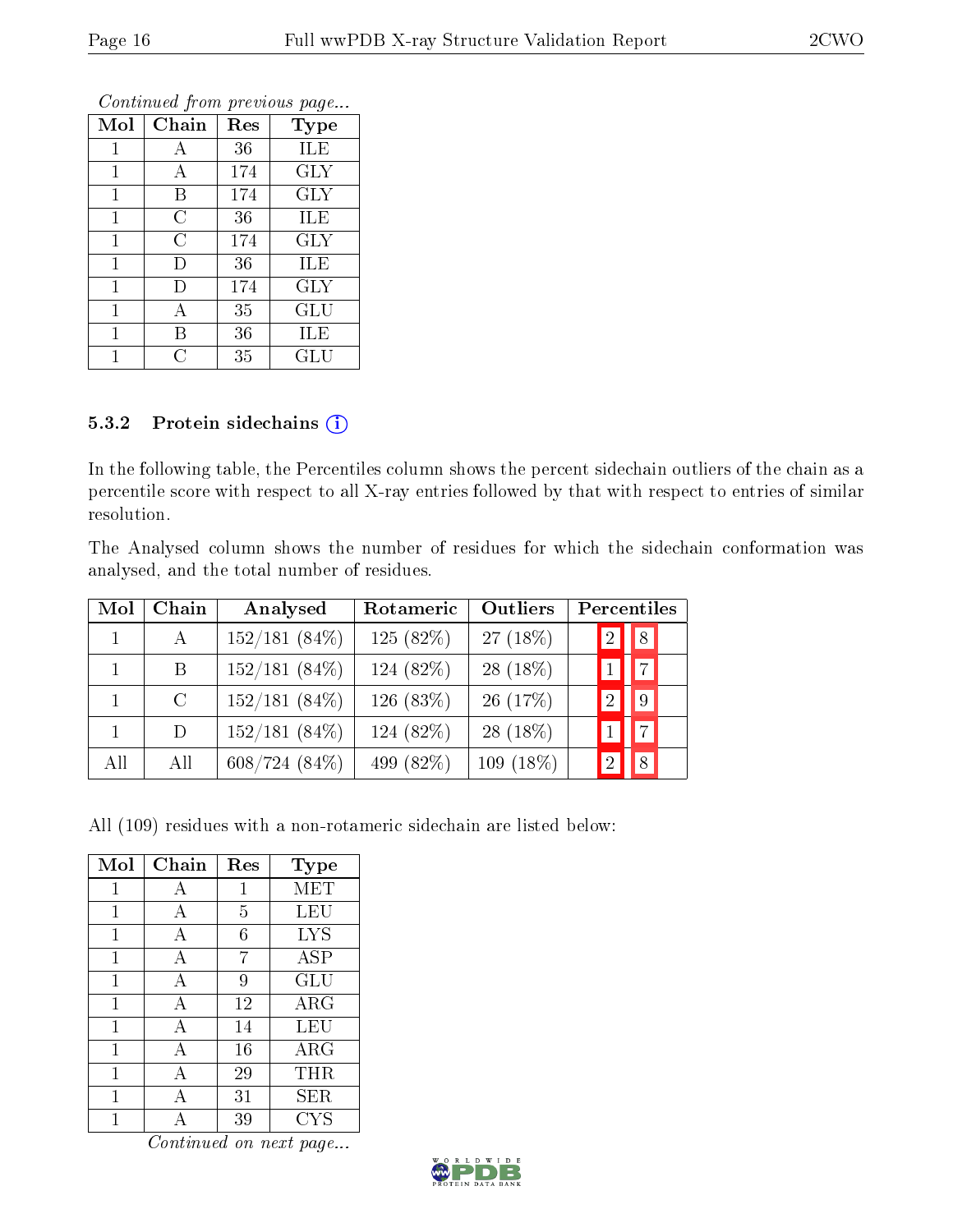| Mol            | $\overline{\text{Chain}}$                                                                                                                                                           | $\operatorname{Res}% \left( \mathcal{N}\right) \equiv\operatorname{Res}(\mathcal{N}_{0})\cap\mathcal{N}_{1}$ | ${\bf Type}$            |
|----------------|-------------------------------------------------------------------------------------------------------------------------------------------------------------------------------------|--------------------------------------------------------------------------------------------------------------|-------------------------|
| $\overline{1}$ | $\overline{A}$                                                                                                                                                                      | 44                                                                                                           | <b>ASN</b>              |
| $\mathbf{1}$   | $\overline{A}$                                                                                                                                                                      | 62                                                                                                           | <b>MET</b>              |
| $\overline{1}$ |                                                                                                                                                                                     | $\overline{64}$                                                                                              | $\overline{\text{GLN}}$ |
| $\mathbf{1}$   |                                                                                                                                                                                     | $\overline{77}$                                                                                              | $\rm{ARG}$              |
| $\mathbf{1}$   |                                                                                                                                                                                     | $\overline{83}$                                                                                              | $\overline{\text{LYS}}$ |
| $\mathbf{1}$   |                                                                                                                                                                                     | 86                                                                                                           | $\rm{ARG}$              |
| $\overline{1}$ | $\frac{\overline{A}}{\overline{A}}$ $\frac{\overline{A}}{\overline{A}}$ $\frac{\overline{A}}{\overline{A}}$ $\frac{\overline{A}}{\overline{A}}$ $\frac{\overline{A}}{\overline{A}}$ | $\overline{92}$                                                                                              | $\overline{\rm{ARG}}$   |
| $\overline{1}$ |                                                                                                                                                                                     | 97                                                                                                           | MET                     |
| $\mathbf{1}$   |                                                                                                                                                                                     | 100                                                                                                          | $\overline{\text{GLU}}$ |
| $\overline{1}$ |                                                                                                                                                                                     | 104                                                                                                          | $\overline{\text{ASP}}$ |
| $\overline{1}$ |                                                                                                                                                                                     | 119                                                                                                          | $\overline{\text{LEU}}$ |
| $\overline{1}$ |                                                                                                                                                                                     | <sup>122</sup>                                                                                               | $\overline{\text{GLU}}$ |
| $\overline{1}$ |                                                                                                                                                                                     | $\overline{127}$                                                                                             | $\overline{\text{GLU}}$ |
| $\mathbf{1}$   | $\frac{\overline{A}}{\overline{A}}$                                                                                                                                                 | 133                                                                                                          | $\overline{\text{LYS}}$ |
| $\overline{1}$ |                                                                                                                                                                                     | 150                                                                                                          | $\overline{{\rm GLU}}$  |
| $\overline{1}$ | $\overline{A}$                                                                                                                                                                      | 173                                                                                                          | $\overline{\text{LEU}}$ |
| $\overline{1}$ | $\overline{\mathbf{B}}$                                                                                                                                                             | $\overline{1}$                                                                                               | MET                     |
| $\mathbf{1}$   | $\overline{\mathbf{B}}$                                                                                                                                                             | $\overline{5}$                                                                                               | <b>LEU</b>              |
| $\mathbf{1}$   | $\overline{\mathbf{B}}$                                                                                                                                                             | $\sqrt{6}$                                                                                                   | $\overline{\text{LYS}}$ |
| $\overline{1}$ | $\overline{\mathrm{B}}$                                                                                                                                                             | $\overline{7}$                                                                                               | $\overline{\text{ASP}}$ |
| $\mathbf{1}$   | $\overline{\mathrm{B}}$                                                                                                                                                             | 9                                                                                                            | $\overline{\text{GLU}}$ |
| $\overline{1}$ | $\overline{\mathrm{B}}$                                                                                                                                                             | $\overline{12}$                                                                                              | $\overline{\rm ARG}$    |
| $\mathbf{1}$   | $\, {\bf B}$                                                                                                                                                                        | 14                                                                                                           | <b>LEU</b>              |
| $\mathbf 1$    | $\overline{\mathrm{B}}$                                                                                                                                                             | $\overline{16}$                                                                                              | $\overline{\rm{ARG}}$   |
| $\mathbf{1}$   | $\overline{\mathrm{B}}$                                                                                                                                                             | 29                                                                                                           | THR                     |
| $\mathbf{1}$   | $\overline{\mathrm{B}}$                                                                                                                                                             | 31                                                                                                           | SER                     |
| $\mathbf{1}$   | $\overline{\mathbf{B}}$                                                                                                                                                             | $\overline{39}$                                                                                              | $\overline{\text{CYS}}$ |
| $\mathbf{1}$   | $\overline{\mathrm{B}}$                                                                                                                                                             | 44                                                                                                           | $\rm \overline{ASN}$    |
| $\mathbf{1}$   | $\overline{\mathrm{B}}$                                                                                                                                                             | $\overline{62}$                                                                                              | MET                     |
| 1              | $\overline{B}$                                                                                                                                                                      | 64                                                                                                           | <b>GLN</b>              |
| $\mathbf 1$    | Β                                                                                                                                                                                   | 83                                                                                                           | $L\overline{YS}$        |
| $\mathbf 1$    | Β                                                                                                                                                                                   | 86                                                                                                           | ${\rm ARG}$             |
| $\mathbf 1$    | $\overline{\text{B}}$                                                                                                                                                               | 92                                                                                                           | ${\rm ARG}$             |
| $\mathbf 1$    | $\overline{\mathrm{B}}$                                                                                                                                                             | $\overline{97}$                                                                                              | $\overline{\text{MET}}$ |
| $\mathbf 1$    | B                                                                                                                                                                                   | 100                                                                                                          | $\overline{{\rm GLU}}$  |
| $\mathbf 1$    | $\overline{\mathrm{B}}$                                                                                                                                                             | 104                                                                                                          | $\overline{\text{ASP}}$ |
| $\mathbf 1$    | $\overline{\mathrm{B}}$                                                                                                                                                             | 119                                                                                                          | $\overline{\text{LEU}}$ |
| $\mathbf{1}$   | $\, {\bf B}$                                                                                                                                                                        | 122                                                                                                          | $\overline{\text{GLU}}$ |
| $\mathbf 1$    | $\overline{\mathrm{B}}$                                                                                                                                                             | 127                                                                                                          | $\overline{\text{GLU}}$ |
| $\mathbf{1}$   | Β                                                                                                                                                                                   | 133                                                                                                          | ${\rm LYS}$             |
| $\mathbf 1$    | $\overline{\mathrm{B}}$                                                                                                                                                             | 143                                                                                                          | $\overline{\text{LEU}}$ |
| $\mathbf 1$    | Β                                                                                                                                                                                   | <b>150</b>                                                                                                   | GLU                     |

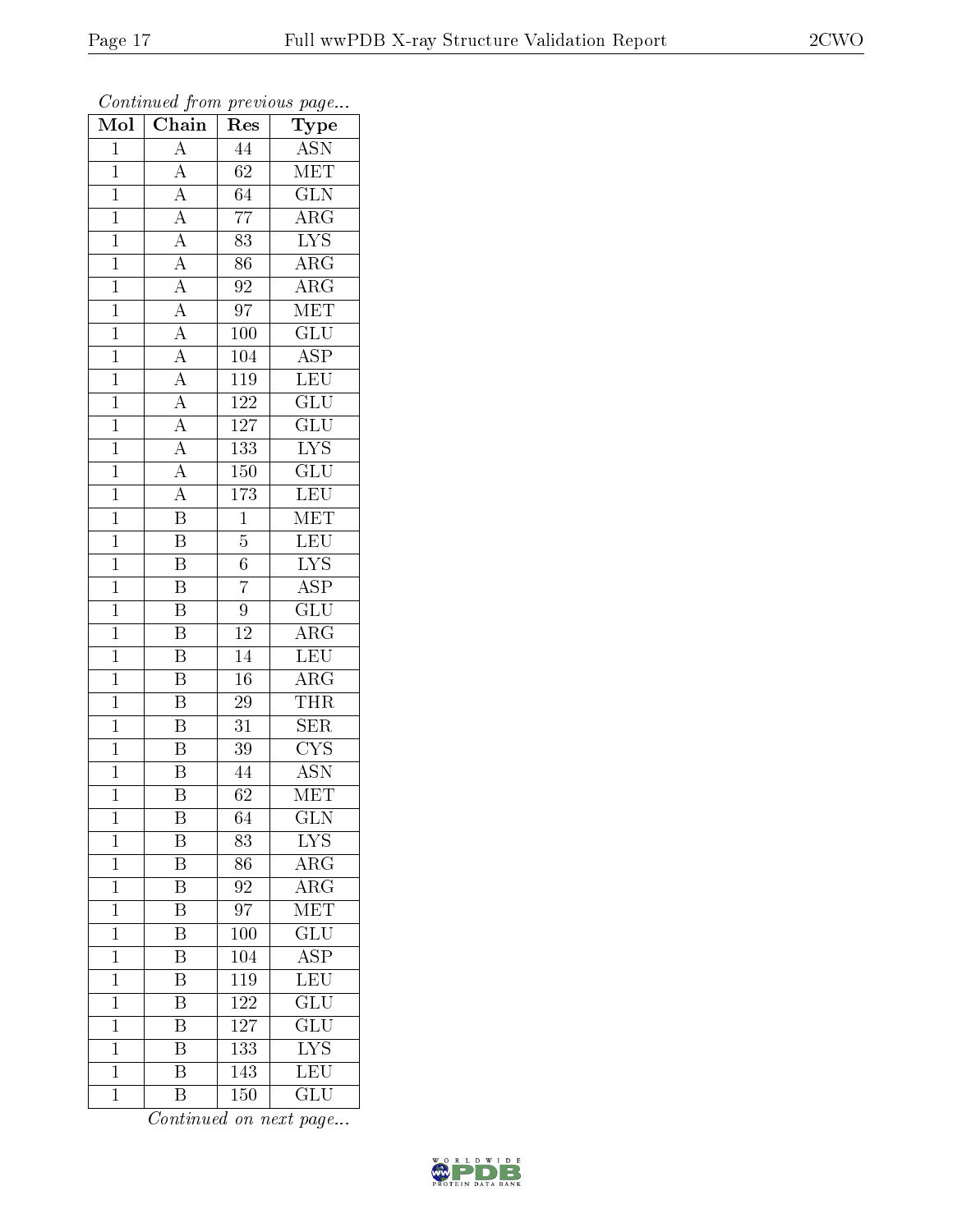| Mol            | $\overline{\text{Chain}}$ | ${\mathop{\mathrm{Res}}\nolimits}$ | Type                                       |
|----------------|---------------------------|------------------------------------|--------------------------------------------|
| $\overline{1}$ | $\overline{\mathbf{B}}$   | 169                                | <b>SER</b>                                 |
| $\overline{1}$ |                           | $\overline{173}$                   | $\overline{\text{LEU}}$                    |
| $\mathbf{1}$   |                           | $\overline{1}$                     | MET                                        |
| $\mathbf{1}$   |                           | $\overline{5}$                     | LEU                                        |
| $\overline{1}$ |                           | $\overline{6}$                     | $\overline{\text{LYS}}$                    |
| $\mathbf{1}$   |                           | $\overline{7}$                     | $\overline{\text{ASP}}$                    |
| $\overline{1}$ |                           | $\overline{12}$                    | $\overline{\rm{ARG}}$                      |
| $\mathbf{1}$   |                           | $\overline{14}$                    | LEU                                        |
| $\mathbf{1}$   |                           | $\overline{29}$                    | <b>THR</b>                                 |
| $\overline{1}$ |                           | $\overline{31}$                    | $\overline{\text{SER}}$                    |
| $\overline{1}$ |                           | $\overline{39}$                    | $\overline{\text{CYS}}$                    |
| $\overline{1}$ |                           | $\overline{44}$                    | ASN<br>MET                                 |
| $\overline{1}$ |                           | $\overline{62}$                    |                                            |
| $\mathbf{1}$   |                           | $\overline{64}$                    | $\overline{\text{GLN}}$                    |
| $\overline{1}$ |                           | $\overline{83}$                    | $\overline{\text{LYS}}$                    |
| $\mathbf{1}$   |                           | $\overline{86}$                    | $\overline{\rm{ARG}}$                      |
| $\overline{1}$ |                           | $\overline{90}$                    | $\overline{\text{LYS}}$                    |
| $\mathbf{1}$   |                           | $\rm 92$                           | $\overline{\rm{ARG}}$                      |
| $\overline{1}$ |                           | $\overline{97}$                    | MET                                        |
| $\mathbf{1}$   |                           | <b>100</b>                         | $\overline{\mathrm{GLU}}$                  |
| $\overline{1}$ |                           | 104                                | $\overline{\text{ASP}}$                    |
| $\overline{1}$ |                           | $\overline{119}$                   | LEU                                        |
| $\mathbf{1}$   |                           | 122                                | $\overline{\text{GLU}}$                    |
| $\overline{1}$ |                           | <sup>127</sup>                     | $\overline{{\rm GLU}}$                     |
| $\mathbf{1}$   |                           | $\overline{133}$                   | $\overline{\text{LYS}}$                    |
| $\overline{1}$ |                           | 150                                | $\overline{\text{GLU}}$                    |
| $\overline{1}$ |                           | 169                                | $\overline{\text{SER}}$                    |
| $\mathbf{1}$   |                           | 173                                | LEU                                        |
| $\overline{1}$ |                           | $\overline{1}$                     | MET                                        |
| $\mathbf{1}$   | $\overline{\mathrm{D}}$   | 5                                  | LEU                                        |
| $\mathbf{1}$   | D                         | $\sqrt{6}$                         | $\overline{\text{LYS}}$                    |
| $\mathbf 1$    | $\overline{\rm D}$        | $\overline{7}$                     | $\overline{\text{ASP}}$                    |
| $\mathbf 1$    | $\mathbf D$               | 9                                  | $\overline{\text{GLU}}$                    |
| $\mathbf{1}$   | $\overline{\rm D}$        | $\overline{12}$                    | $\overline{\rm ARG}$                       |
| $\mathbf{1}$   | D                         | 14                                 | $\overline{\text{LEU}}$                    |
| $\overline{1}$ | $\overline{D}$            | $\overline{16}$                    | $\overline{\rm{ARG}}$                      |
| $\mathbf{1}$   | $\overline{\rm D}$        | 29                                 | $\frac{\overline{\text{THR}}}{\text{SER}}$ |
| $\mathbf 1$    | D                         | 31                                 |                                            |
| $\mathbf{1}$   | $\overline{\rm D}$        | 39                                 | $\overline{\text{CYS}}$                    |
| $\overline{1}$ | $\overline{D}$            | 44                                 | $\overline{\mathrm{ASN}}$                  |
| $\mathbf{1}$   | $\overline{\rm D}$        | $\overline{6}2$                    | $\overline{\text{MET}}$                    |
| $\mathbf{1}$   | $\overline{\rm D}$        | 64                                 | <b>GLN</b>                                 |

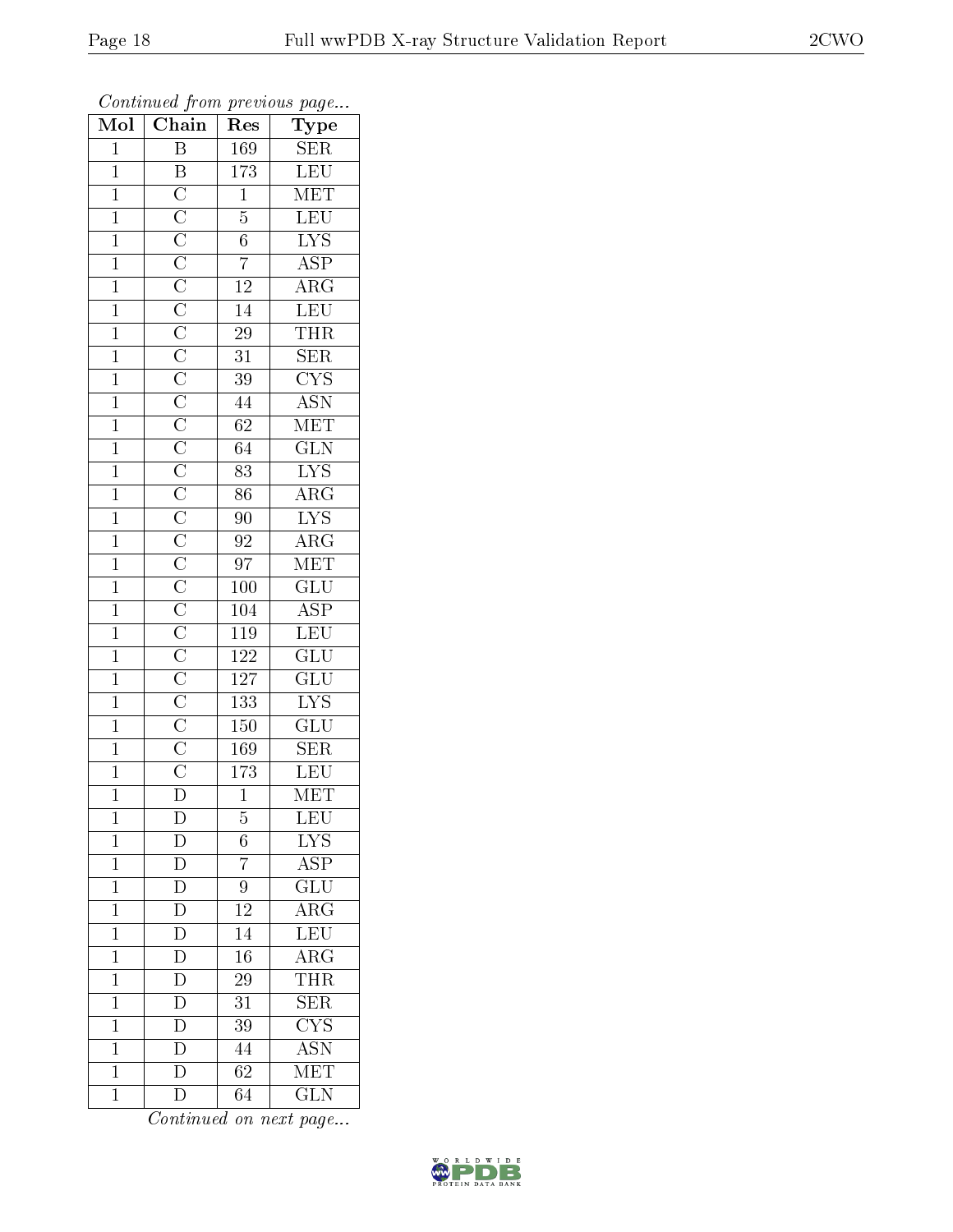| Mol            | Chain          | Res | Type       |
|----------------|----------------|-----|------------|
| $\mathbf{1}$   | D              | 83  | <b>LYS</b> |
| 1              | D              | 86  | $\rm{ARG}$ |
| $\mathbf{1}$   | D              | 92  | ARG        |
| $\mathbf 1$    | D              | 97  | MET        |
| $\mathbf{1}$   | D              | 100 | GLU        |
| $\mathbf 1$    | $\overline{D}$ | 104 | <b>ASP</b> |
| $\mathbf{1}$   | D              | 115 | $\rm{ARG}$ |
| $\mathbf{1}$   | D              | 119 | <b>LEU</b> |
| $\overline{1}$ | D              | 122 | <b>GLU</b> |
| $\mathbf{1}$   | D              | 127 | GLU        |
| $\mathbf{1}$   | D              | 133 | <b>LYS</b> |
| $\mathbf 1$    | D              | 150 | GLU        |
| 1              | D              | 169 | SER        |
| 1              | D              | 173 | LEU        |

Some sidechains can be flipped to improve hydrogen bonding and reduce clashes. All (5) such sidechains are listed below:

| Mol | Chain        | Res | <b>Type</b> |
|-----|--------------|-----|-------------|
|     |              | 64  | <b>GLN</b>  |
|     |              | 64  | <b>GLN</b>  |
|     | ( )          | 64  | <b>GLN</b>  |
|     | $\mathbf{C}$ | 107 | <b>ASN</b>  |
|     |              |     | GL N        |

#### 5.3.3 RNA [O](https://www.wwpdb.org/validation/2017/XrayValidationReportHelp#rna)i

There are no RNA molecules in this entry.

#### 5.4 Non-standard residues in protein, DNA, RNA chains (i)

There are no non-standard protein/DNA/RNA residues in this entry.

## 5.5 Carbohydrates  $(i)$

There are no carbohydrates in this entry.

## 5.6 Ligand geometry  $(i)$

There are no ligands in this entry.

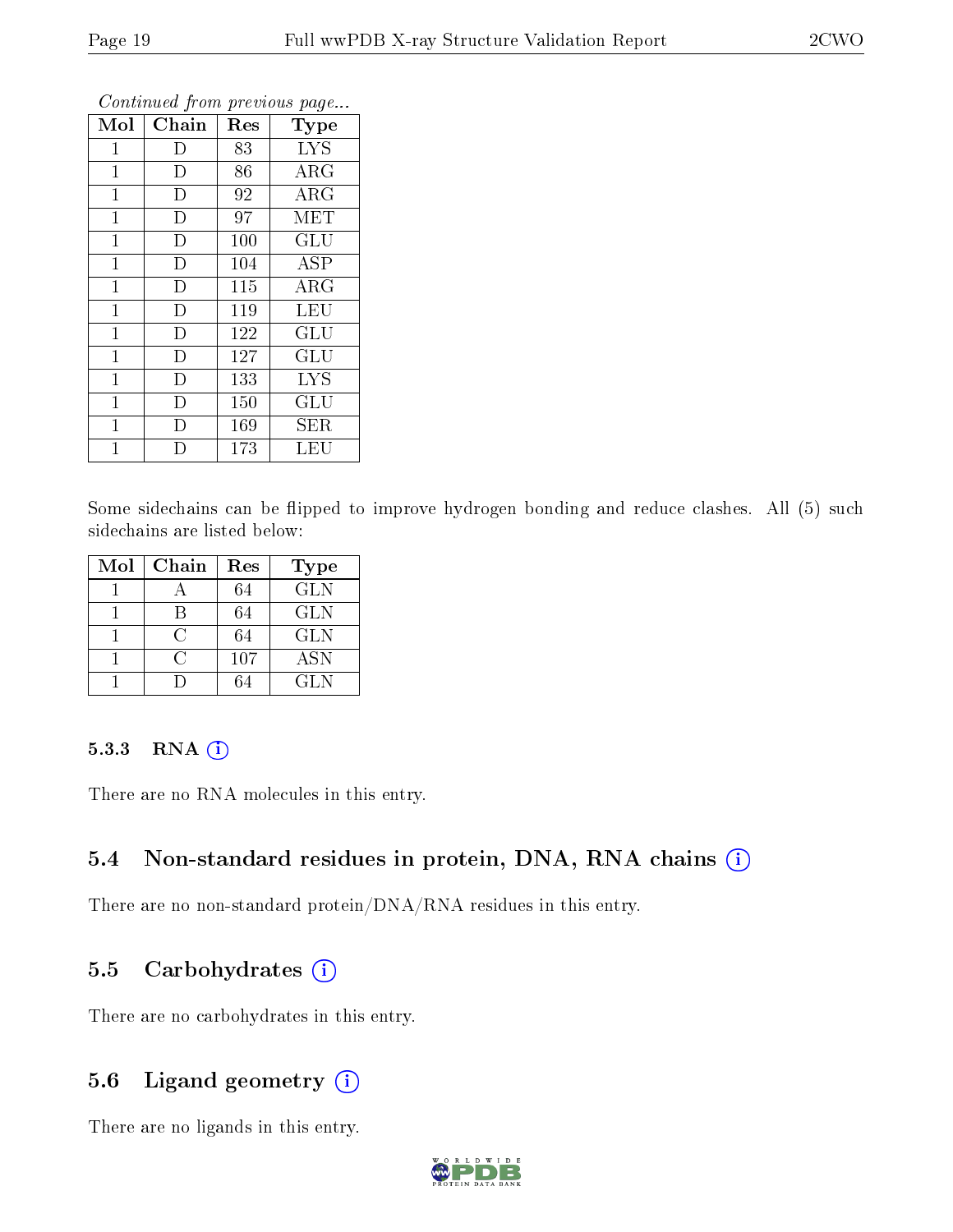# 5.7 [O](https://www.wwpdb.org/validation/2017/XrayValidationReportHelp#nonstandard_residues_and_ligands)ther polymers (i)

There are no such residues in this entry.

# 5.8 Polymer linkage issues (i)

There are no chain breaks in this entry.

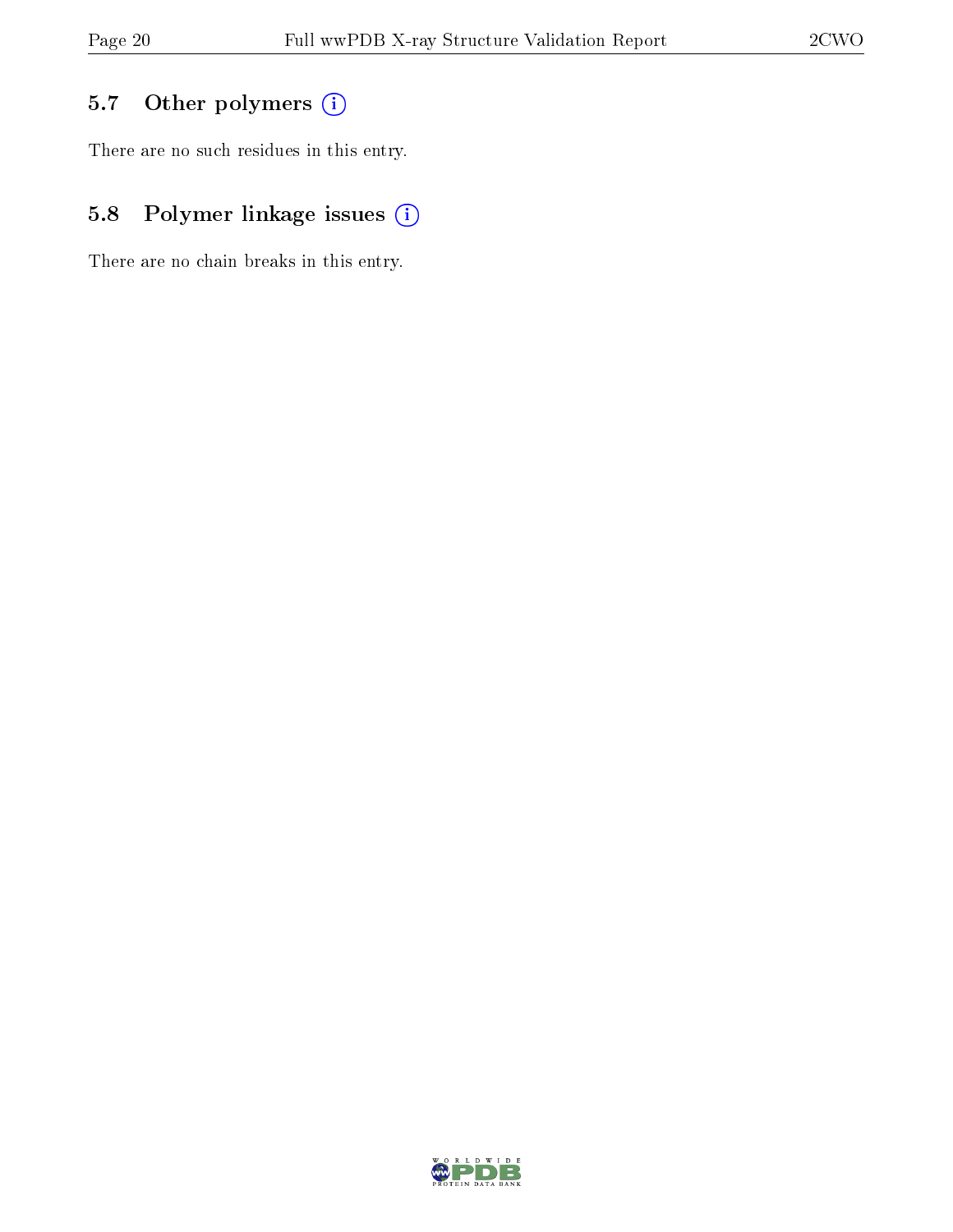# 6 Fit of model and data  $(i)$

# 6.1 Protein, DNA and RNA chains  $(i)$

In the following table, the column labelled  $#RSRZ> 2'$  contains the number (and percentage) of RSRZ outliers, followed by percent RSRZ outliers for the chain as percentile scores relative to all X-ray entries and entries of similar resolution. The OWAB column contains the minimum, median,  $95<sup>th</sup>$  percentile and maximum values of the occupancy-weighted average B-factor per residue. The column labelled ' $Q< 0.9$ ' lists the number of (and percentage) of residues with an average occupancy less than 0.9.

| Mol          | Chain         | Analysed         | $<$ RSRZ $>$ | $\#\text{RSRZ}{>}2$                            | $OWAB(A^2)$        | Q <sub>0.9</sub> |
|--------------|---------------|------------------|--------------|------------------------------------------------|--------------------|------------------|
| $\mathbf{1}$ | A             | 165/197(83%)     | 0.24         | $5(3\%)$<br>50<br>49                           | 128, 132, 136, 143 |                  |
|              | B             | 165/197(83%)     | 0.55         | $15(9\%)$ 9 9                                  | 128, 132, 136, 142 | $\overline{0}$   |
|              | $\mathcal{C}$ | 165/197(83%)     | 0.85         | $\boxed{2}$<br>26 $(15\%)$<br>$\overline{2}$   | 128, 132, 136, 143 |                  |
|              | D             | 165/197(83%)     | 0.79         | 24 $(14\%)$<br> 2 <br>$\overline{2}$           | 128, 132, 136, 142 | $\overline{0}$   |
| All          | All           | $660/788$ (83\%) | 0.61         | $\overline{6}$<br>6 <sup>1</sup><br>$70(10\%)$ | 128, 132, 136, 143 | $\overline{0}$   |

All (70) RSRZ outliers are listed below:

| Mol            | Chain                   | Res              | Type              | $_{\rm RSRZ}$    |
|----------------|-------------------------|------------------|-------------------|------------------|
| $\mathbf{1}$   | D                       | 177              | ILE               | 8.1              |
| $\mathbf{1}$   | D                       | 176              | <b>ALA</b>        | 6.3              |
| $\mathbf{1}$   | $\overline{\rm C}$      | $\overline{1}77$ | ILE               | 6.2              |
| $\overline{1}$ | B                       | 177              | ILE               | $5.8\,$          |
| $\overline{1}$ | $\overline{\rm C}$      | 88               | PHE               | $\overline{5}.6$ |
| $\overline{1}$ | $\overline{\rm C}$      | 33               | <b>GLN</b>        | 5.4              |
| $\overline{1}$ | B                       | 176              | ALA               | 5.3              |
| $\mathbf{1}$   | $\overline{\rm C}$      | 64               | GLN               | 5.1              |
| $\mathbf{1}$   | $\boldsymbol{B}$        | 30               | $\overline{A}$ SN | 4.7              |
| $\overline{1}$ | $\overline{\mathrm{B}}$ | $\bar{6}1$       | <b>TRP</b>        | 4.7              |
| $\overline{1}$ | $\overline{D}$          | 124              | <b>ALA</b>        | 4.6              |
| $\overline{1}$ | $\overline{\rm C}$      | 34               | SER               | 4.5              |
| $\overline{1}$ | $\overline{D}$          | 117              | <b>THR</b>        | 4.5              |
| $\mathbf{1}$   | $\mathbf D$             | 175              | MET               | 4.3              |
| $\overline{1}$ | $\overline{\mathrm{D}}$ | 119              | <b>LEU</b>        | 4.3              |
| $\overline{1}$ | $\overline{\rm D}$      | 17               | SER               | 4.2              |
| $\overline{1}$ | $\overline{\rm C}$      | $\overline{7}$   | ASP               | 4.1              |
| $\mathbf{1}$   | D                       | 109              | PHE               | 4.0              |
| $\mathbf{1}$   | $\, {\bf B}$            | 39               | <b>CYS</b>        | 4.0              |
| $\mathbf{1}$   | $\mathbf D$             | 136              | <b>VAL</b>        | 3.9              |
| $\mathbf{1}$   | $\overline{\rm C}$      | 25               | LYS               | 3.7              |

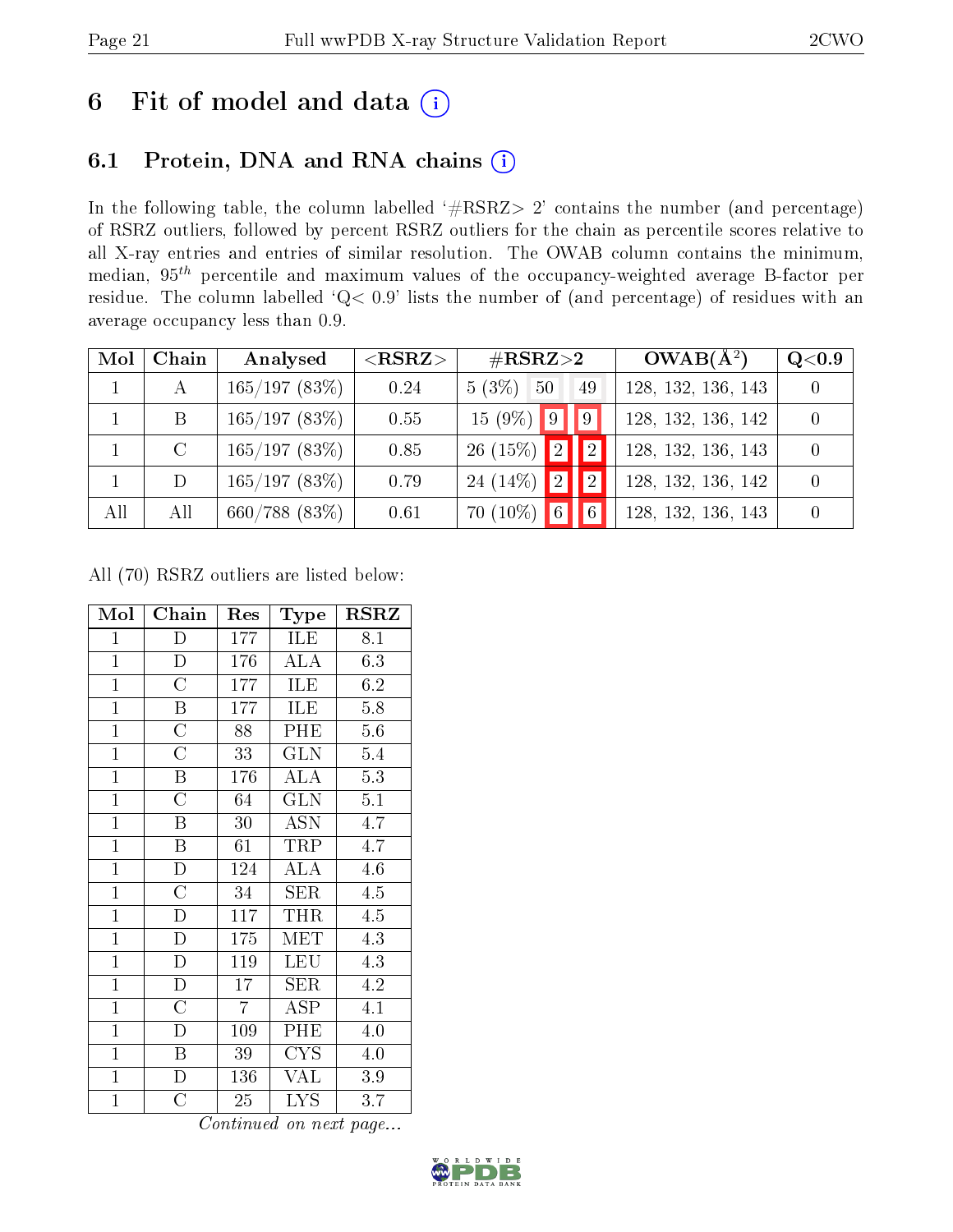| Mol            | Chain                   | Res              | <b>Type</b>             | <b>RSRZ</b>      |
|----------------|-------------------------|------------------|-------------------------|------------------|
| $\mathbf{1}$   | $\overline{D}$          | 135              | <b>VAL</b>              | 3.6              |
| $\mathbf{1}$   | D                       | 61               | TRP                     | 3.6              |
| $\overline{1}$ | $\overline{A}$          | $\overline{62}$  | MET                     | $\overline{3.5}$ |
| $\overline{1}$ | $\overline{B}$          | 113              | <b>TYR</b>              | $\overline{3.5}$ |
| $\overline{1}$ | $\overline{D}$          | $\overline{116}$ | <b>ILE</b>              | $\overline{3.5}$ |
| $\overline{1}$ | $\overline{\rm C}$      | 89               | <b>LEU</b>              | 3.4              |
| $\overline{1}$ | $\overline{\text{B}}$   | $\overline{92}$  | $\overline{\rm{ARG}}$   | $\overline{3.2}$ |
| $\overline{1}$ | $\overline{\mathrm{D}}$ | $\overline{77}$  | $\overline{\text{ARG}}$ | $\overline{3.2}$ |
| $\overline{1}$ | $\overline{\rm C}$      | $\overline{24}$  | $\overline{\text{VAL}}$ | $\overline{3.2}$ |
| $\overline{1}$ | $\overline{\rm C}$      | $\overline{20}$  | <b>LEU</b>              | $\overline{3.1}$ |
| $\overline{1}$ | $\overline{\rm C}$      | $\overline{1}$   | MET                     | $\overline{3.1}$ |
| $\overline{1}$ | $\overline{\mathrm{B}}$ | $\overline{175}$ | $\overline{\text{MET}}$ | $\overline{3.0}$ |
| $\overline{1}$ | $\overline{B}$          | $\overline{62}$  | <b>MET</b>              | 3.0              |
| $\overline{1}$ | $\overline{\rm C}$      | 172              | ILE                     | $2.9\,$          |
| $\overline{1}$ | $\overline{A}$          | $\overline{33}$  | $\overline{\text{GLN}}$ | $\overline{2.9}$ |
| $\mathbf{1}$   | $\overline{D}$          | <b>118</b>       | $\overline{\text{GLY}}$ | $2.9\,$          |
| $\overline{1}$ | $\overline{\rm C}$      | 146              | $\overline{\rm PHE}$    | $2.9\,$          |
| $\overline{1}$ | $\overline{B}$          | 124              | <b>ALA</b>              | $\overline{2.8}$ |
| $\overline{1}$ | $\overline{C}$          | $\overline{78}$  | $\overline{\text{ILE}}$ | $\overline{2.8}$ |
| $\overline{1}$ | $\overline{\rm C}$      | $\overline{6}$   | $LYS$                   | $\overline{2.8}$ |
| $\mathbf{1}$   | $\overline{D}$          | 173              | LEU                     | 2.7              |
| $\overline{1}$ | $\overline{C}$          | $\overline{5}$   | LEU                     | $\overline{2.7}$ |
| $\overline{1}$ | $\overline{\mathbf{B}}$ | 64               | $\overline{\text{GLN}}$ | $\overline{2.7}$ |
| $\overline{1}$ | $\overline{\rm D}$      | $\overline{110}$ | LEU                     | $\overline{2.7}$ |
| $\overline{1}$ | $\overline{\rm C}$      | $\overline{87}$  | $\overline{\text{ALA}}$ | $\overline{2.7}$ |
| $\overline{1}$ | $\overline{\mathbf{B}}$ | $\overline{10}$  | THR                     | $\overline{2.6}$ |
| $\overline{1}$ | $\overline{A}$          | $\overline{57}$  | $\overline{\text{GLU}}$ | $\overline{2.5}$ |
| $\overline{1}$ | D                       | $\overline{97}$  | <b>MET</b>              | $2.5\,$          |
| $\overline{1}$ | $\overline{\mathrm{B}}$ | $\overline{36}$  | ILE                     | 2.4              |
| $\mathbf 1$    | D                       | 10               | <b>THR</b>              | 2.4              |
| $\mathbf{1}$   | D                       | 49               | PHE                     | 2.3              |
| $\mathbf{1}$   | D                       | 123              | $\overline{\text{ASP}}$ | $\overline{2.3}$ |
| $\mathbf{1}$   | $\overline{\text{C}}$   | 40               | <b>VAL</b>              | 2.3              |
| $\overline{1}$ | $\overline{\rm D}$      | 44               | <b>ASN</b>              | $\overline{2.3}$ |
| $\mathbf{1}$   | $\overline{C}$          | $\overline{4}$   | PHE                     | <b>2.2</b>       |
| $\mathbf{1}$   | $\overline{\rm C}$      | 91               | $\overline{\text{VAL}}$ | $2.2\,$          |
| $\mathbf{1}$   | $\overline{\mathrm{B}}$ | 9                | GLU                     | $\overline{2.2}$ |
| $\mathbf{1}$   | D                       | 48               | <b>SER</b>              | 2.2              |
| $\overline{1}$ | $\overline{\rm C}$      | $\overline{13}$  | $\overline{\rm ALA}$    | $\overline{2.2}$ |
| $\mathbf{1}$   | D                       | 150              | GLU                     | $2.2\,$          |
| $\mathbf{1}$   | $\overline{\rm C}$      | 175              | MET                     | $\overline{2.2}$ |
| $\mathbf{1}$   | $\overline{\mathrm{B}}$ | 116              | ILE                     | $2.2\,$          |